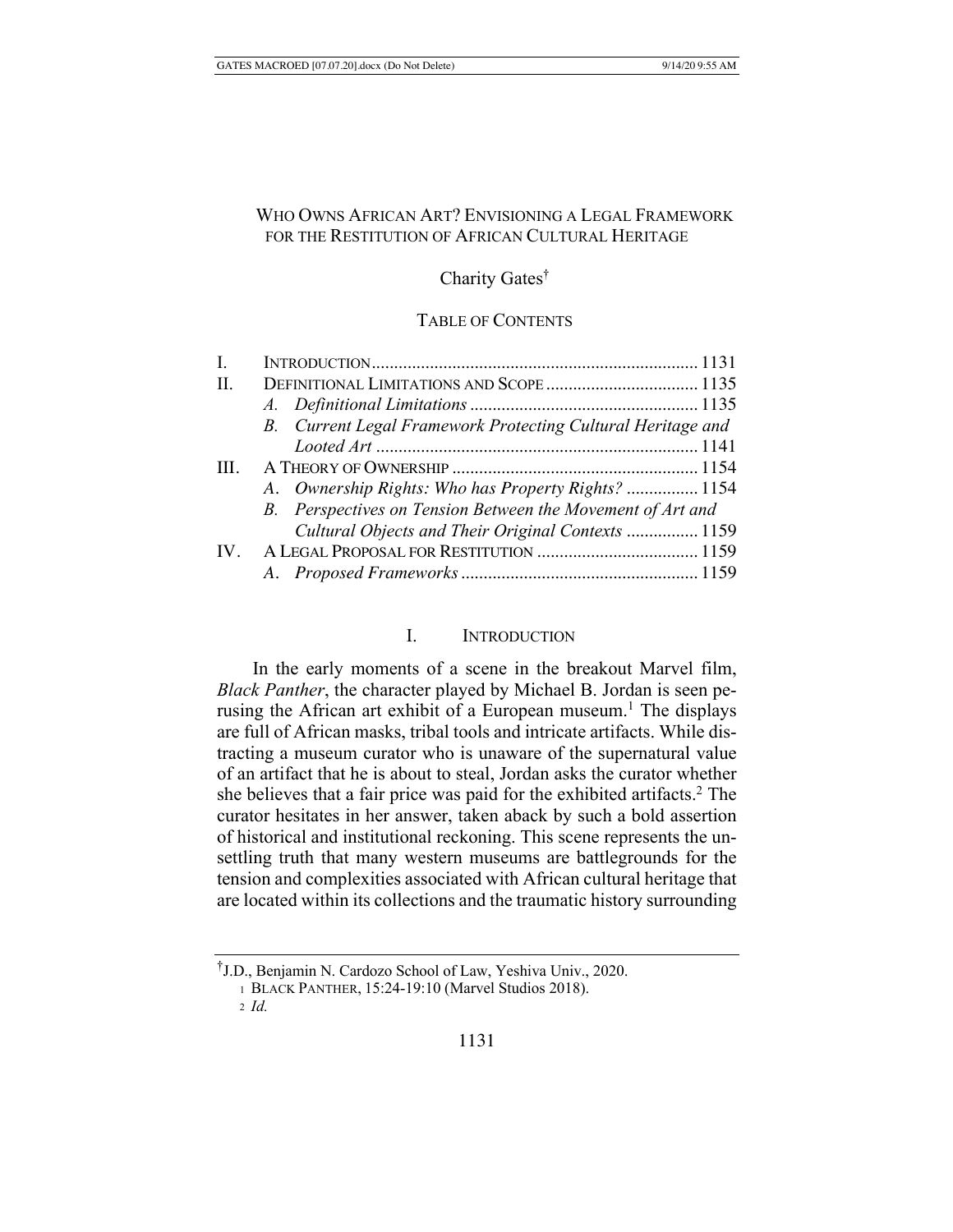their capture.3 Western museums and cultural institutions are also the sites of the largest collections of African cultural heritage surpassing the amount attributed to African national collections. These repositories of cultural heritage construct "access to knowledge" and represent the inheritance of "an asymmetrical history" as "the benefactors of an excess of privilege and mobility."4

For centuries, European colonial powers have been involved in mass looting of African civilization and cultural heritage.<sup>5</sup> Much of this looting happened illegally as part of military expeditions or civil wars that divided groups against each other. Some scholars have referred to this colonial expedition as a sort of "cultural hemorrhaging."6 Examples of the ways in which cultural objects were taken were: (i) through the imposition of foreign religions (such as Christianity and Islam) Africans simply destroyed or left to decay what were once important objects of veneration or, if not destroyed, were removed to museums and private collections of the missionaries or colonial administrators; (ii) objects were given away as gifts either as a sign of hospitality or in exchange for something of value; (iii) sheer plunder (i.e. military expeditions); or (iv) by research workers who removed pieces claiming that they were meant for study collections or would help to publicize the art of Africa around the world.<sup>7</sup> One infamous occurrence happened in Benin during an 1897 British military expedition looting thousands of bronze statutes from the Kingdom of Dahomey.8 These looted artworks were sold to collectors and

<sup>3</sup> Sarah Cascone, *The Museum Heist Scene in "Black Panther" Adds Fuel to the Debate About African Art Restitution*, ARTNET NEWS (Mar. 5, 2018), https://news.artnet.com/art-world/black-panther-museum-heist-restitution-1233278.

<sup>4</sup> Felwine Sarr & Bénédicte Savoy, *Rapport sur la restitution du patrimoine culturel africain. Vers une nouvelle éthique relationnelle «The Savoy-Sarr Report»*, n° 2018-26 (Nov. 2018), http://restitutionreport2018.com/ [hereinafter *Savoy-Sarr report*].

<sup>5</sup> *See* Dr. Kwame Opoku, *Musée du Quai Branly as Ally in Quest for Restitution of African Artefacts?*, MODERN GHANA (Jan. 15, 2018), https://www.modernghana.com/news/828549/musee-du-quai-branly-as-ally-in-quest-for-restitution-ofafr.html; *see also* Vincent Noce, *Quai Branly-Jacques Chirac Museum in Paris is Ready to Return African Art*, THE ART NEWSPAPER (Jan. 4, 2018, 9:39 GMT), https://www.theartnewspaper.com/news/ethnographic-museum-ready-to-return-african-art.

<sup>6</sup> FOLARIN SHYLLON, CULTURAL HERITAGE LAW AND MANAGEMENT IN AFRICA 368 (Lagos: CBAAC 2013).

<sup>7</sup> *Id.*

<sup>8</sup> Sarah Cascone, *Benin Bronzes Looted by the British Returned to Nigeria*, ARTNET NEWS (June 23, 2014), https://news.artnet.com/art-world/benin-bronzeslooted-by-the-british-returned-to-nigeria-46550; *see also* Alyssa Buffenstein, *Benin*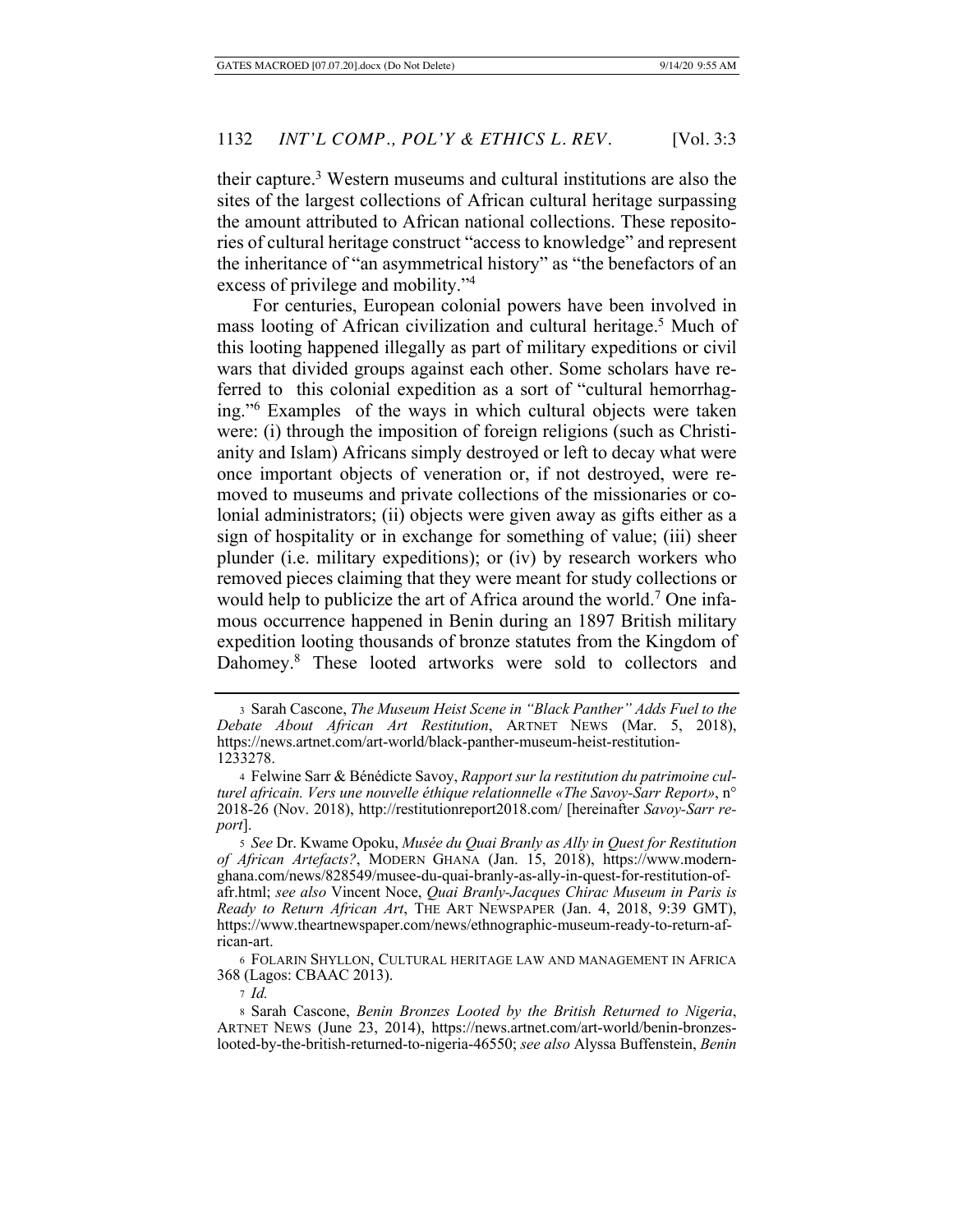museums in Britain which helped finance many of the expeditions executed during the colonial era.<sup>9</sup> Additionally, the amassment of African cultural heritage provided the foundation for the collections of many major art museums, galleries and cultural spaces throughout the United States and Europe. Some scholars posit that perhaps, if museums had been established in Africa during the colonial era, it may have "prevented or reduced the wholesaler removal of cultural objects from the colonies to the Western European metropolis."10 Conversely, European museums as an institution were formalized well before the scramble for Africa, so they served as the so-called perfect repositories for these newfound cultural treasures.<sup>11</sup>

Although there are many individual situations of repatriation or restitution, a legal framework or system to protect this process has yet to be developed within the context of looted African art.<sup>12</sup> In November 2017, President Emmanuel Macron of France pledged to repatriate cultural heritage found in French museums back to the source countries in Africa.13 The Élysée Palace shattered the historical apathy toward restitution by declaring that "African cultural heritage can no longer remain a prisoner of European Museums."<sup>14</sup> This

<sup>9</sup> *Id.*

<sup>11</sup> *Id.* 

<sup>12</sup> *See* Dilip Ratha & Patrick Kabanda, *African Art Needs to Come Home—and This is Why*, THE GUARDIAN (Oct. 21, 2015), https://www.theguardian.com/globaldevelopment-professionals-network/2015/oct/21/african-art-needs-to-come-homeand-this-is-why; *see also* Cascone, *supra* note 3.

<sup>13</sup> *See* Naomi Rea, *France's President has Promised to Return Africa's Heritage—Now Macron's Pledge is Being Put to the Test*, ARTNET NEWS (Mar. 8, 2018), https://news.artnet.com/art-world/macron-repatriate-african-heritage-1238219; *see also* Ilaria Maria Sala, *France is Preparing to Return African Artifacts Looted in its Colonial Era*, QUARTZ AFRICA (July 2, 2018), https://qz.com/africa/1317376/france-to-return-african-artifacts-from-senegal-benin-dahomey-maliothers/; Anna Codrea-Rado, *Emmanuel Macron Says Return of African Artifacts is a Top Priority*, N.Y. TIMES (Nov. 29, 2017), https://www.nytimes.com/2017/11/29/arts/emmanuel-macron-africa.html; *Restitution d'oeuvres d'art Africaines*, YOUTUBE (Apr. 4, 2018), https://www.youtube.com/watch?v=fk7Cr2loAkc.

<sup>14</sup> *Id.*; *see* SHYLLON, *supra* note 6, at 373 (discussing the "refusal to return such cultural objects is tantamount to keeping a people's history and heritage in captivity.").

*Urges France to Return Precious Objects Taken During Colonial Era*, ARTNET NEWS (Mar. 28, 2017), https://news.artnet.com/art-world/benin-stolen-objects-repatriation-france-904217; Ben Panko, *European Summit to Discuss the Return of Looted West African Art*, SMITHSONIANMAG.COM (Aug. 31, 2017), https://www.smithsonianmag.com/smart-news/european-museums-discuss-returning-looted-african-art-180964555/.

<sup>10</sup> SHYLLON, *supra* note 6, at 366.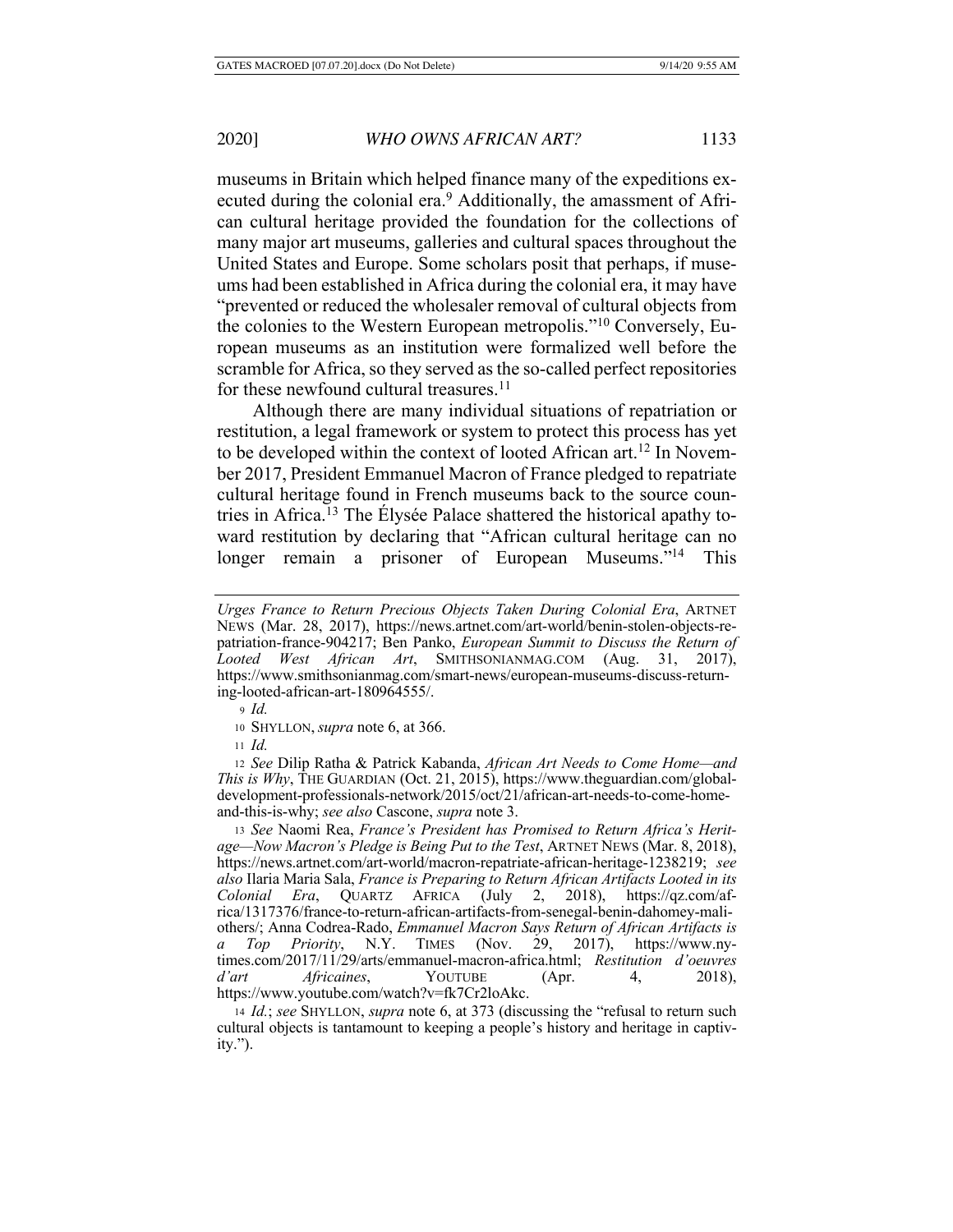acknowledgement by the French president comes as an immense step towards colonial reckoning as "the historical, psychological, and political responsibility of this past … remains one of Europe's greatest challenges for the 21st century."15 President Macron created a commission under which he appointed a professor from France and a professor from Senegal to help develop a concrete solution for repatriation.16 In November 2018, the commission drafted a report which demands the "swift" return of cultural heritage and have proposed a set of restitutive procedures.<sup>17</sup> The report highlights the positive impact of restitution for future generations on a continent where a majority of the population is under the age of 20, declaring that:

[G]reat importance is for young people to have access to their own culture, creativity, and spirituality from other eras that certainly have evolved since, but whose knowledge and recognition can no longer merely be reserved for those residing in Western countries or for those who count themselves among the African diaspora living in Europe. The youth of Africa, as much as the youth in France or Europe in general, have a right 'to their artistic and cultural heritage'….cultural and artistic resources inherited from Africa's past itself, held and stored in museums and countries completely out of reach from the African youth who often are unaware of not only the richness and creativity of this legacy, but often are not even aware of its existence.18

The report is stringent about the ties between colonial administration and the creation of African art collections within public museums."<sup>19</sup> However, the report does not fully address the practicality of restitution as there is yet to be developed a concretized legal framework dedicated to the complex task of the restitution of African cultural heritage looted during the colonial era.<sup>20</sup> This topic is of great

<sup>15</sup> *Savoy-Sarr report*, *supra* note 4, at 2.

<sup>16</sup> Rea, *supra* note 13.

<sup>17</sup> *Savoy-Sarr report*, *supra* note 4, at 61; Sala, *supra* note 13; *see also* Pierre Lepidi, *Restitution du Patrimoine Africain : « Nous sommes face à un défi historique »*, LE MONDE AFRIQUE (Mar. 22, 2018), https://www.lemonde.fr/afrique/article/2018/03/22/restitution-du-patrimoine-africain-nous-sommes-face-a-un-defihistorique\_5274971\_3212.html.

<sup>18</sup> *Savoy-Sarr report*, *supra* note 4, at 4.

<sup>19</sup> *Id.* at 5.

<sup>20</sup> *Id.*; *see* John Eligon, *The Big Hole in Germany's Nazi Reckoning? Its Colonial History*, N.Y. TIMES (Sept. 11, 2018), https://www.nytimes.com/2018/09/11/world/europe/germany-colonial-history-africa-nazi.html; *cf.* Hugh Eakin, *The Great Giveback*, N.Y. TIMES (Jan. 26, 2013), https://www.nytimes.com/2013/01/27/sunday-review/the-great-giveback.html.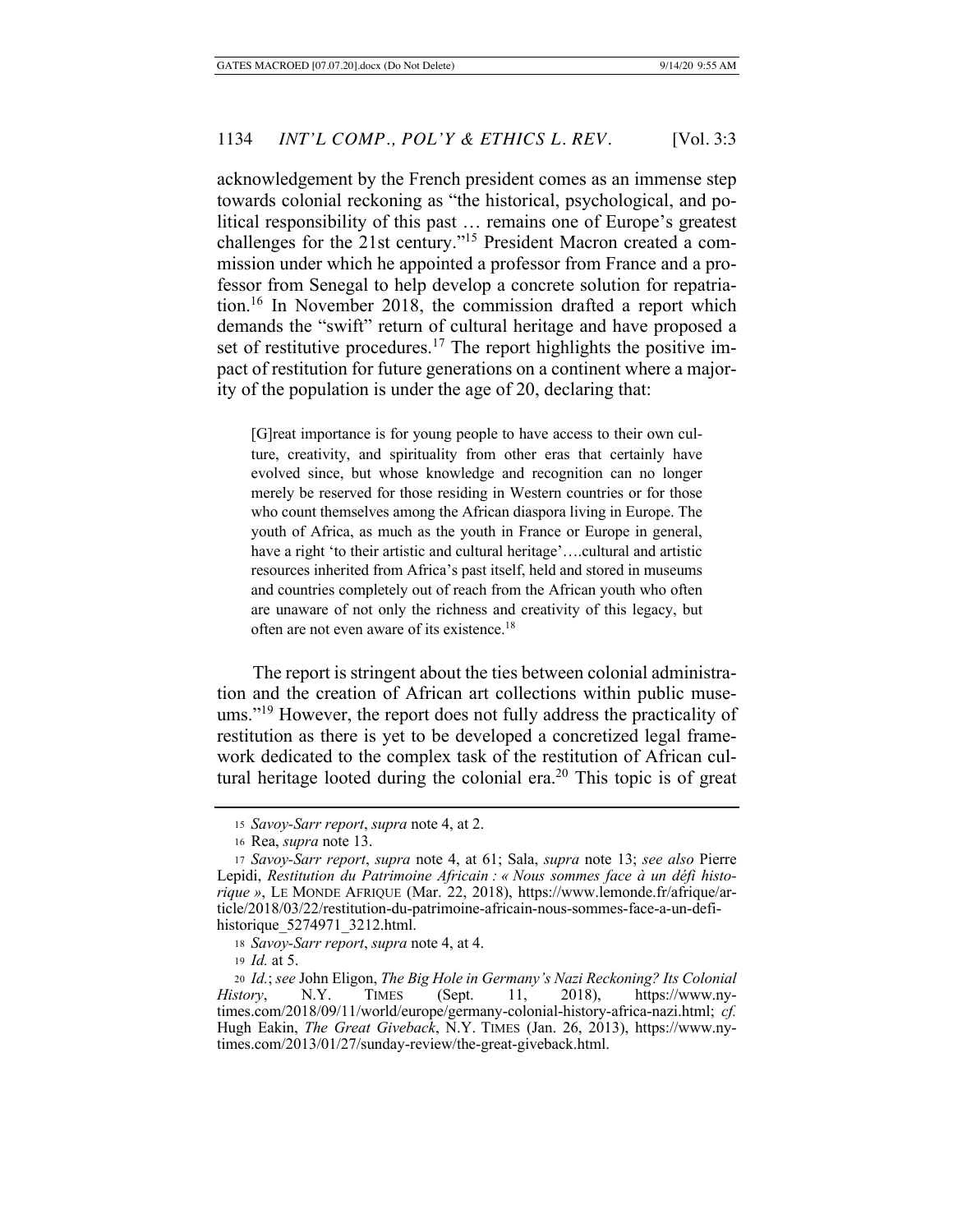scholarly debate given the immense complexities involving ownership, national sovereignty and jurisdictional issues, and existing legal frameworks that can be used as a baseline for developing a restitutive system in the African context.<sup>21</sup>

Part I of this Note presents the scope of important terms that will be used throughout the paper and an overview of the existing legal framework protecting cultural heritage and looted art. Part II discusses a theory for ownership rights regarding who owns the cultural property taken from Africa given the complex nature of statehood and group interests at stake on the continent. This complexity will be analyzed against the legal hurdles posed by European cultural heritage laws. Additionally, this part will address perspectives on the consequences of restitution, including cosmopolitanism views of cultural heritage as belonging to the collective humankind and perspectives that highlight the importance of attributing ownership to a specific source community. Part III illustrates successful examples of restitution and repatriation in contexts such as the United States,  $^{22}$  Nigeria,  $^{23}$ Ethiopia,  $24$  and Cameroon.<sup>25</sup> It will conclude by presenting a proposed legal process for addressing the return of African cultural heritage property as opposed to the piecemeal legal systems that currently exist to provide relief.

## II. DEFINITIONAL LIMITATIONS AND SCOPE

# *A. Definitional Limitations*

In the exploration of provenance disputes and solutions for repatriation or restitution of African cultural heritage properties, it is important to situate which aspect of the topic will be interrogated. The African continent is such a vast region and encapsulates a diversity of

<sup>21</sup> *See* Mary Rhoads Martin, Legal Issues in African Art (May 2010) (unpublished Ph.D. thesis, University of Iowa available at Iowa Research Online).

<sup>22</sup> Annalisa Quinn, *French Court Orders Return of Pissarro Looted by Vichy Government*, N.Y. TIMES (Nov. 8, 2017), https://www.nytimes.com/2017/11/08/arts/design/french-court-pissarro-looted-nazis.html?action=click&module=RelatedCoverage&pgtype=Article&region=Footer; see Tribunal de grande instance [TGI] [ordinary court of original jurisdiction] Paris, November 7, 2017, N. 17/58735, obs. D. Forton (Fr.).

<sup>23</sup> Cascone, *supra* note 8.

<sup>24</sup> Codrea-Rado, *supra* note 13.

<sup>25</sup> Thomas A. Johnson, *Afo-A-Kom Joyously Greeted on Its Return Home*, N.Y. TIMES (Dec. 14, 1973), https://www.nytimes.com/1973/12/14/archives/afoakomjoyously-greeted-on-its-return-home-afoakom-is-joyously.html; *see also Sacred African Statue on Its Way Back Home*, JET (Dec. 13, 1973), at 63.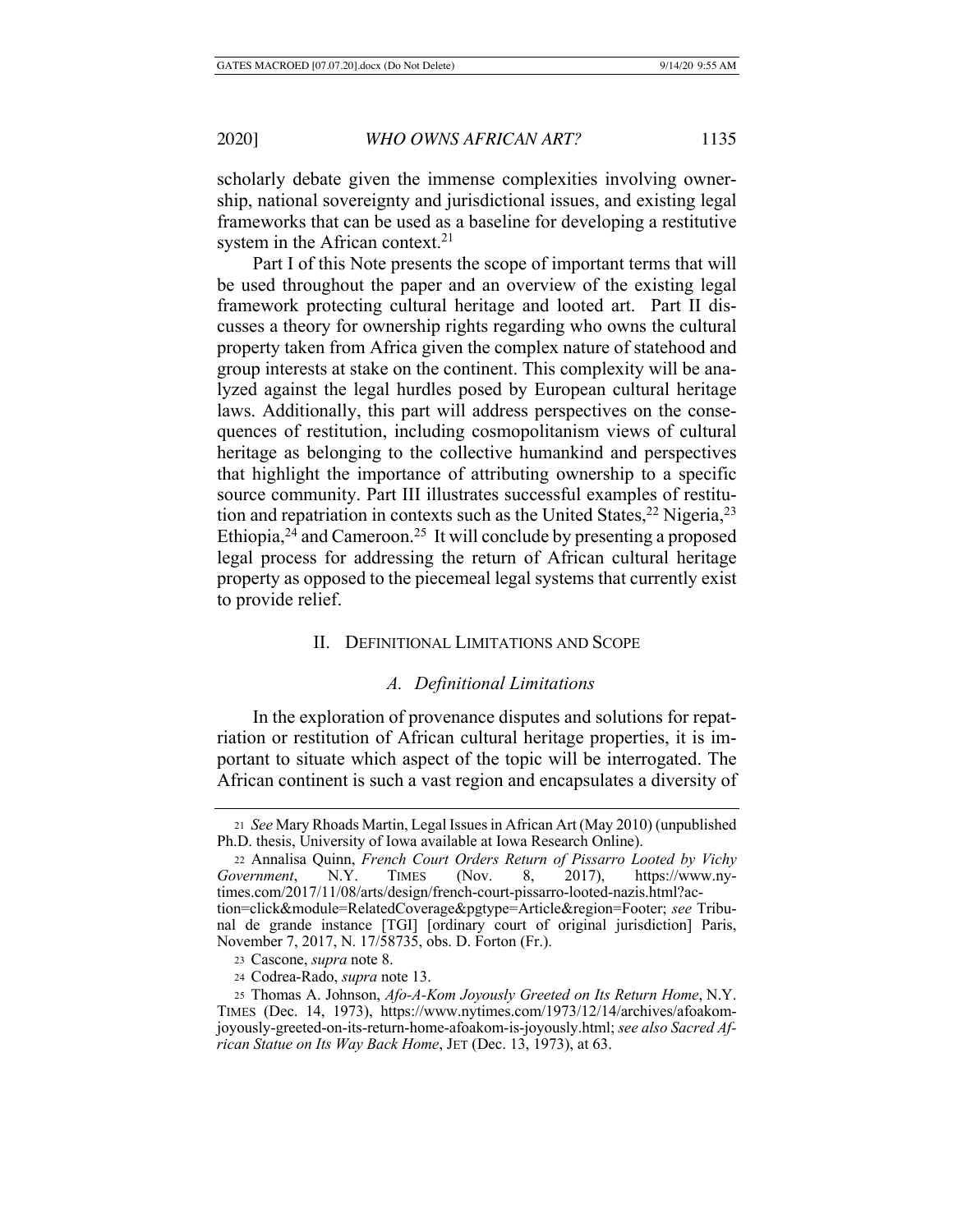cultural traditions, legal regimes and histories. Given this insurmountable diversity, it would be hard to examine the issues that arise in the more than fifty African nations. For the purposes of this note, the geographic focus will be on West African countries and, in particular, a comparative survey of Nigeria, Ghana, Mali, Benin and Cameroon to analyze the current legal protections that exists within these countries in addition to their experiences with colonial looting of cultural heritage properties and artifacts. This particular selection of countries was chosen as samples of West African legal systems and the varying colonial backgrounds that each country endured. Nigeria and Ghana represent the British influence, whereas Benin and Mali represent French influence. Cameroon has a complex history involving a multitude of different colonial powers including French, British and German influence. These colonial powers also represent the location of the largest collections of African cultural heritage property, with France and Britain containing the most significant portions.

Cultural heritage properties that are most likely to be implicated in this debate are typically considered traditional or classical African art. This traditional art was often made for cultural rites of passage or utilitarian purposes within the source community. Traditional or classical African art typically refers to indigenous art traditions made before the colonial era in the late  $19<sup>th</sup>$  century.<sup>26</sup> The concept of African art has evolved over the centuries.<sup>27</sup> Starting with Europeans' first contact with the continent in the early 15th century, explorers regarded African artifacts as "curious" treasures that they brought back with them to start their private collections and, subsequently, early museum collections.28 This initial fascination with traditional African artifacts turned into an ethnographic exploration of the cultural property as data samples for racist pseudo-science during the colonial period.<sup>29</sup> African cultural heritage property evolved from being considered exotic treasures in the early 15th century to ethnographic artifacts in the late 19th century, and was meant to be representative of the dark continent to

<sup>26</sup> Dr. Peri Klemm, *African Art and the Effects of European Contact and Colonization*, KHAN ACADEMY, https://www.khanacademy.org/humanities/art-africa/african-art-intro/a/african-art-effects-of-european-colonization (last visited, Sept. 28, 2018).

<sup>27</sup> JEAN LAUDE, THE ARTS OF BLACK AFRICA, 1-23 (Jean Decock trans., University of California Press, 1st Ed., 1971); *see also* SUZANNE BLIER, *Africa, Art, and History: An Introduction, in* A HISTORY OF ART IN AFRICA (Harry N. Abrams ed., 2001) (discussing the evolution of African art and what is considered in the African context).

<sup>28</sup> LAUDE, *supra* note 27, at 1.

<sup>29</sup> *Id.*; *see also* BLIER, *supra* note 27.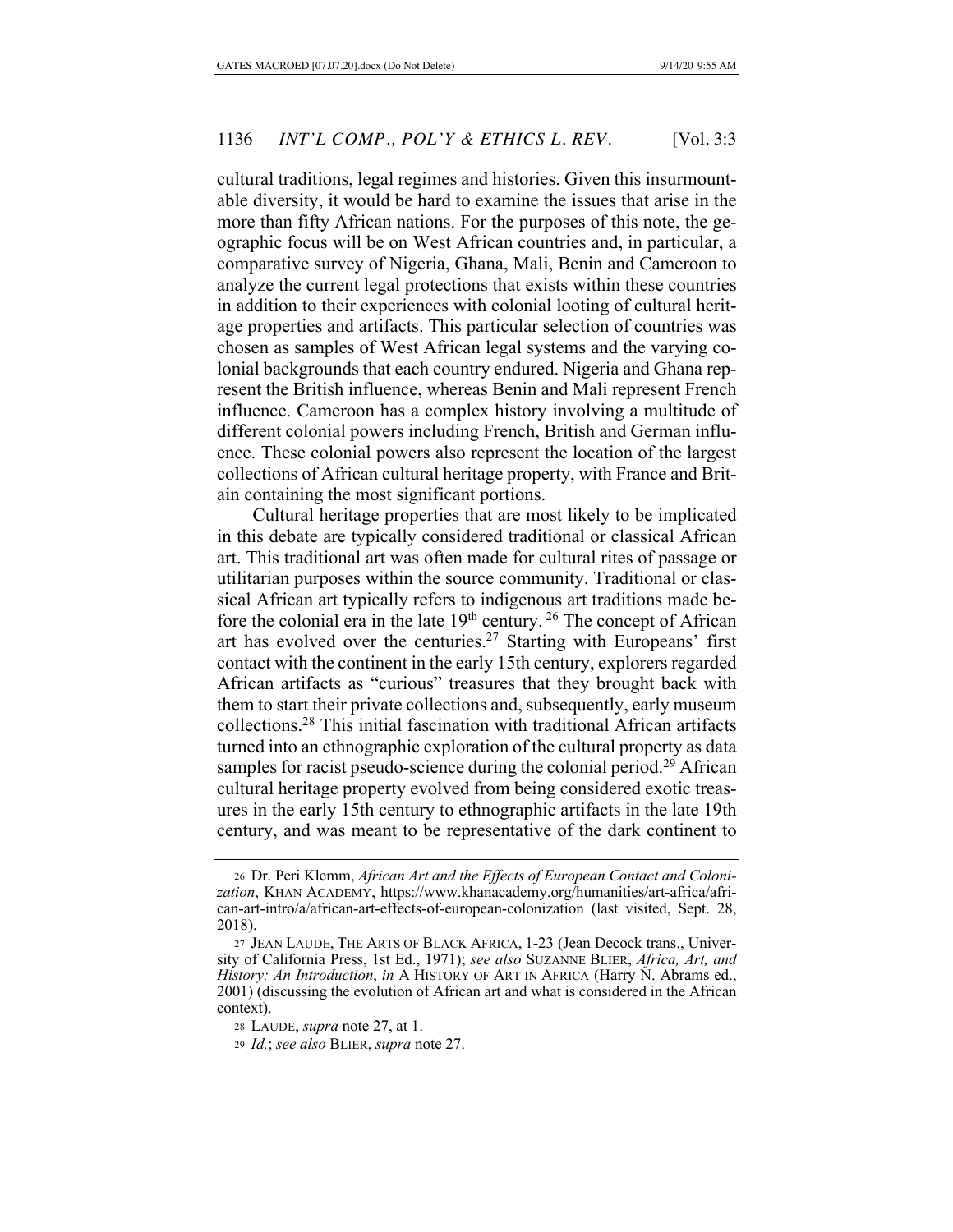peoples in Europe and was largely discussed within the framework of tribalism or "tribal art."30

The African art scholar, Suzanne P. Blier, has argued that the label of African art as "tribal art" explains why far fewer dates and artist attributions are available than is the case for comparable art surveys.<sup>31</sup> It was not until the early 20th century that African artifacts started to be regarded as art—in the traditional sense of the word–due to the emergence of modern painters, and sculptors such as Pablo Picasso and Henri Matisse who regarded them as a source of inspiration for their work.32 Previously, the work was not attributed to an individual and European surveyors at the time were uninterested in which ethnic group may have produced the item. Essentially, this definition is a more westernized conception of African art tradition. It is important to note that "art" as a concept has a different meaning among a variety of ethnic groups throughout the continent.<sup>33</sup> For instance, the Fon of Benin designates art as "something by hand" (*alonuzo*), whereas for the Bamana of Mali, the word for sculpture is translated as "things to look at."<sup>34</sup> In addition to the great philosophical debates around the definition of art, there is also a great legal debate around what constitutes a work of art. The Supreme Court of the United States was tasked with asking the question "what defines a work of art" in determining whether a lamp base qualified for a valid copyright.<sup>35</sup> The Court interpreted the phrase "works of art" as a "tangible expression" of an author's ideas.<sup>36</sup> This note will primarily focus on "art"—in all its different iterations—made before the colonial occupation of European powers in Africa and that was ultimately looted during the colonial period.

The question of what is "art" becomes more complex when it is part of a broader category of cultural property, sometimes called tangible cultural heritage. $37$  The concept of cultural heritage takes into consideration the fact that objects not considered to be art in the past—

<sup>34</sup> *Id.*

<sup>36</sup> *Id.*

<sup>30</sup> BLIER, *supra* note 27, at 21.

<sup>31</sup> *Id.* at 22.

<sup>32</sup> LAUDE, *supra* note 27, at 1; *see* Carol Kino, *When Artifact 'Became' Art*, N.Y. TIMES (Oct. 26, 2012), https://www.nytimes.com/2012/10/28/arts/artsspecial/howafrican-artifacts-became-art-inspiring-modernists.html.

<sup>33</sup> BLIER, *supra* note 27, at 22.

<sup>35</sup> *Mazer v. Stein*, 347 U.S. 201 (1954).

<sup>37</sup> *See Art and Cultural Heritage*, *in* ART, CULTURAL HERITAGE, AND THE LAW: CASES AND MATERIALS 15 (Carolina Academic Press 2d ed. 2008).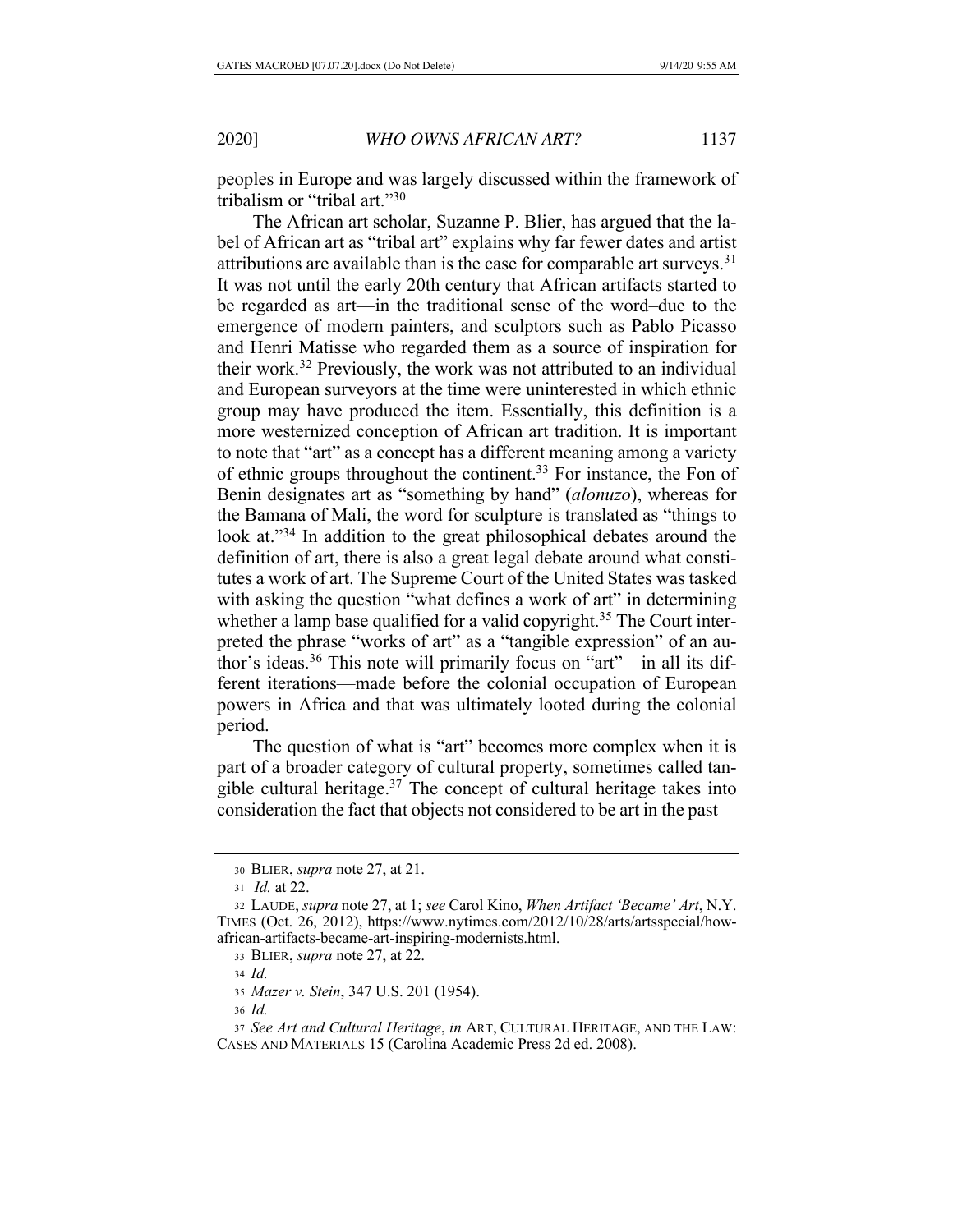or when they were first produced—are considered to be art in contemporary terms.38 The term cultural heritage defines "the legacy of physical artifacts and intangible attributes of a group or society that are inherited from past generations, maintained in the present and bestowed for the benefit of future generations."39 This includes tangible cultural heritage made up of movable (paintings, sculptures, coins, manuscripts, etc.), immovable (monuments, archaeological sites, etc.) and underwater (shipwrecks, ruins, and cities) cultural heritage, in addition to intangible cultural heritage (i.e. oral tradition, performing arts, rituals). $40$  The focus here will primarily be on tangible cultural heritage, but the note will also highlight important debates surrounding the tension between the concepts of cultural heritage and cultural property.41 Scholars highlight the tension of the term "cultural property" as the combination of conflicting elements: culture embodying group-orientated notions of heritage, and property focusing on individualized notions of ownership.42 However, questions remain as to whether traditional property law can remedy the harms associated with the history of colonization and theft of cultural objects suffered by indigenous peoples.43 The notion of who owns cultural heritage and which framework of property rights applies is addressed in Part 3.

Alongside the discussion of art and cultural heritage, it is paramount to explain the distinction between the concepts of restitution and repatriation. These two terms are often used interchangeably, yet they offer vastly different forms of relief. In legal terms, restitution "refers both to disgorging something which has been taken, and to

<sup>38</sup> *Id.*

<sup>39</sup> *What is Meant by "Cultural Heritage"?*, UNESCO, http://www.unesco.org/new/en/culture/themes/illicit-trafficking-of-cultural-property/unesco-database-of-national-cultural-heritage-laws/frequently-asked-ques-

tions/definition-of-the-cultural-heritage/; *see Tangible Cultural Property*, UNESCO, available at http://www.unesco.org/new/en/cairo/culture/tangible-cultural-heritage/ [hereinafter *What is Meant by "Cultural Heritage"*]; *see also* Lyndel V. Prott & Patrick J. O'Keefe, '*Cultural Heritage' or 'Cultural Property'?*, 1 INT. J. CULT. PROP. 307 (1992) (discussing the significant linguistic distinction between using the term cultural heritage versus cultural property in understanding the development of policy behind cultural heritage law).

<sup>40</sup> *See What is Meant by "Cultural Heritage"*, *supra* note 39.

<sup>41</sup> *See* Prott & O'Keefe, *supra* note 39.

<sup>42</sup> Kristen A. Carpenter, et al., *In Defense of Property*, 118 YALE L.J. 1022, 1033 (2009) (analysis of alternative conceptions of property law as a means of protecting indigenous cultural heritage).

<sup>43</sup> *See id.*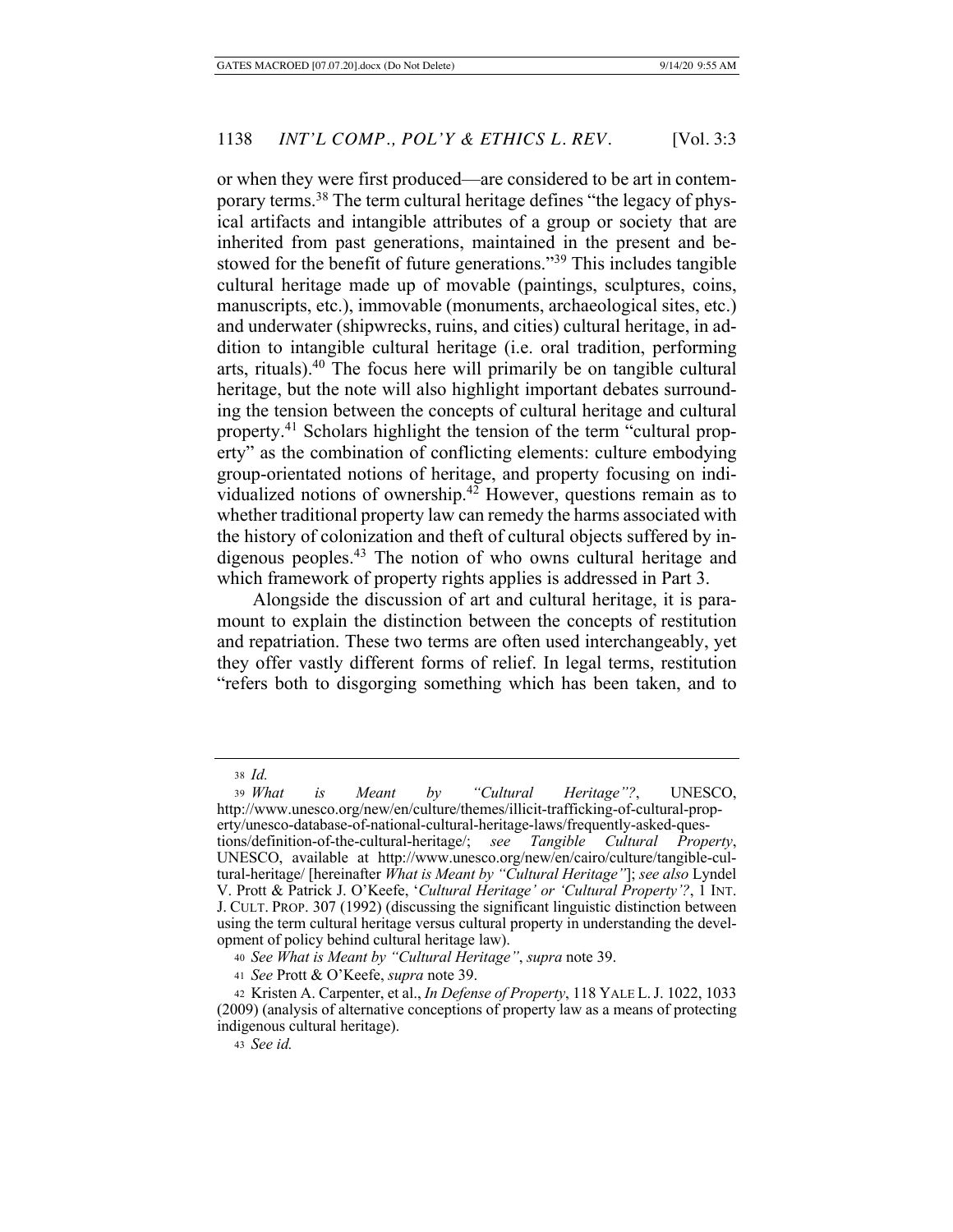compensation for loss or injury done."44 In the arena cultural heritage and cultural property, restitution is the process by which cultural objects are returned to an individual or a community.<sup>45</sup> Typically, this involves returning privately held works to the source community. In the common parlance of the term, repatriation means to "send back to one's own country."46 In the arena of cultural heritage and cultural property, repatriation is the process by which cultural objects are returned to a nation or state at the request of a government.<sup>47</sup> This commonly involves returning publicly held or state-owned cultural objects to the source community. Either of these options could be beneficial in the context of looted African art depending on the ultimate objectives of the parties involved.

Another important point of departure is the concept of the term "indigenous." There is much scholarly debate surrounding indigeneity.48 Currently, there is no international consensus around what constitutes indigenous populations or peoples.<sup>49</sup> The U.N. has adopted a working definition that defines indigenous people as:

[T]hose which, having a historical community with pre-invasion and precolonial societies that developed on their territories, consider themselves distinct from other sectors of the societies now prevailing in those territories, or parts of them. They form at present non-dominant [sic] sectors of society and are determined to preserve, develop and transmit to future generations their ancestral territories, and their ethnic identity, as the

<sup>49</sup> *Id.*

<sup>44</sup> *Restitution*, LEGAL INFORMATION INSTITUTION CORNELL LAW SCHOOL, https://www.law.cornell.edu/wex/restitution (last visited Feb. 2, 2019).

<sup>45</sup> *Restitution and Repatriation*, Collections Trust, https://collectionstrust.org.uk/cultural-property-advice/restitution-and-repatriation/ (last visited Sept. 28, 2018).

<sup>46</sup> *Repatriation*, DICTIONARY.COM, https://www.dictionary.com/browse/repatriation (last visited Feb. 2, 2019).

<sup>47</sup> *Restitution and Repatriation*, *supra* note 45.

<sup>48</sup> *See* Erica-Irene A. Daes, *An overview of the history of indigenous peoples: selfdetermination and the United Nations*, 21 CAMBRIDGE REV. OF INT'L AFF., 7-13 (2008) (discussing working definition of "indigenous peoples" within the context of the U.N. system); *see also* Will Kymlicka, *The internationalization of minority rights*, 6 ICON, 1-32 (2007) (details issues that arise in applying burgeoning international collective rights standards to indigenous peoples as opposed to either national minorities or immigrant groups); Alessandro Fodella, *International Law and the Diversity of Indigenous Peoples*, 30 VERMONT L. REV., 565–94 (2006) (discussing issues associate with created a uniform international law when there are different conceptions of indigenous peoples depending on the region of the world that is implicated); Carpenter, et. al., *supra* note 42.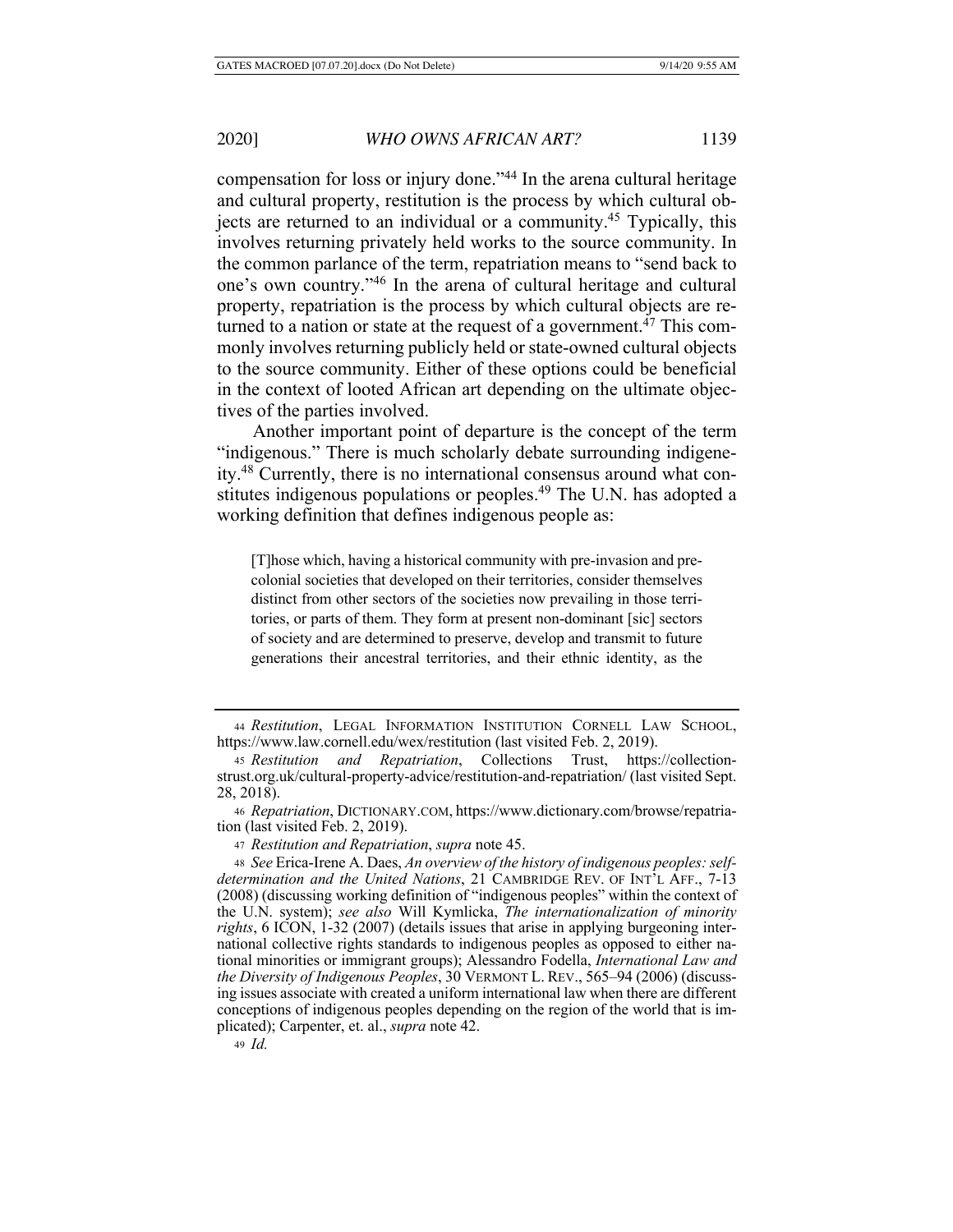basis of their continued existence as peoples, in accordance with their own cultural patterns, social institutions and legal systems.<sup>50</sup>

Some legal scholars argue that indigenous peoples in international law are essentially "those peoples with their own identities and organized societies, distinct from other sectors of the societies in which they live…who are descendants of those who originally inhabited a land at the time when settlers came from elsewhere to occupy or conquer such land."51 Others clarify this definition arguing that indigenous peoples are "defined in terms of their distinctiveness as well as their descent from the inhabitants of their territory at the time of conquest, colonization or establishment of present state boundaries."<sup>52</sup> Using the International Labor Organization ("ILO") Convention No. 169, which in Article 1 defines tribal people as those "whose status is regulated wholly or partially by their own customs or traditions or by special laws or regulations," emphasizes the distinction between the often-mingled definitions of "indigenous" and "tribal."53

Alternatively, there are some scholars who argue that in regions such as Africa, the application of the term indigenous is complicated because these regions contain native people that are by all means indigenous since they are descendants of the original population that inhabited the land before colonial influences, yet do not necessarily fit into the working definition of indigenous groups specified by the U.N.'s charter.<sup>54</sup> More accurately stated, "during the era of colonial rule, all homeland groups, majority and minority alike, were designated as 'natives' or 'indigenous' in relation to colonial rulers."55 Scholars rationalize the U.N.'s protection of such groups under the category of indigenous peoples by arguing "we should not focus on whether homeland minorities are dominated by settlers from a distant colonial power or by neighboring peoples [but rather] the fact of their

<sup>50</sup> Carpenter, *supra* note 42 (quoting Daes at 9); *see Indigenous Peoples at the UN*, UNDESA Division for Inclusive Social Development Indigenous Peoples, available at https://www.un.org/development/desa/indigenouspeoples/aboutus.html.

<sup>51</sup> Fodella, *supra* note 48, at 565.

<sup>52</sup> Daes, *supra* note 48, at 10.

<sup>53</sup> *Id.* at 10; Indigenous and Tribal Peoples in Independent Countries, International Labour Organization Convention No. 169, art. 1(a) (June 27, 1989), https://www.ilo.org/dyn/normlex/en/f?p=NORMLEXPUB:12100:0::NO::P12100 ILO\_CODE:C169#A1.

<sup>54</sup> Kymlicka, *supra* note 48, at 12-14.

<sup>55</sup> *Id.*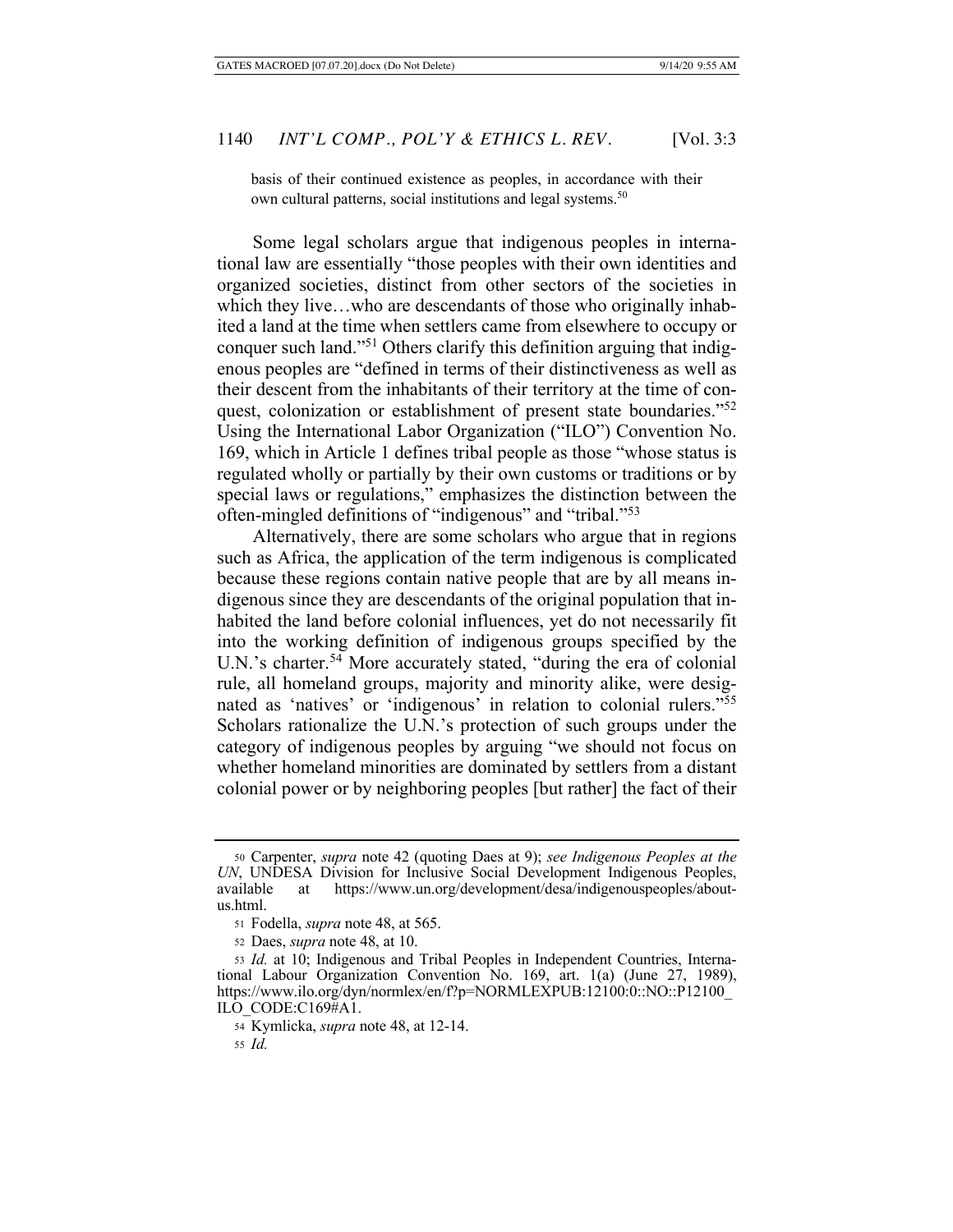domination by others and their vulnerability."<sup>56</sup> This debate deserves attention in relation to analyzing legal frameworks for restituting and/or repatriating looted West African art due to its impact on who the identified beneficiary should be whether that is the source community ("tribal") or the source country ("indigenous").<sup>57</sup> In the West African context in particular, there are groups of people that are both the "tribal" community and the "indigenous" community. This means that the people living on the continent before the colonial powers arrived were inherently indigenous to the land. However, in a post-colonial society, many tribal communities were stripped of their traditional and customary laws, losing their power over the control of the society. When the colonial rule replaced the tribal system, some parts of the community assimilated into the colonial culture thereby differentiating themselves from the original tribal communities. Today, there are competing interests between those who retain historical ties to the tribal communities and those that represent the new identity of the nation-state (i.e. Nigerian versus Igbo). This creates difficulties in applying the terms indigenous and tribal communities because, in the African context, they may in fact be one and the same. For purposes of this note, the term indigenous will be used to describe the source communities in West Africa.

# *B. Current Legal Framework Protecting Cultural Heritage and Looted Art*

The greatest obstacle to the restitution of West African cultural heritage is the "inalienability of public collections," especially in France and the U.K.<sup>58</sup> France and the U.K. are two main sources for a significant majority of African cultural heritage objects.<sup>59</sup> Therefore, the domestic laws of these countries are paramount to the dynamics of

<sup>56</sup> *Id.*

<sup>57</sup> *Id.*; Ratha & Kabanda, *supra* note 12; Rea, *supra* note 13.

<sup>58</sup> *See* Vincent Noce, *The Repatriation Debate Intensifies as Calls for Post-Colonial Restitution Grow—but is it Legal?*, THE ART NEWSPAPER (Dec. 27, 2018, 6:52 GMT), https://www.theartnewspaper.com/analysis/calls-for-post-colonial-restitution-grow-but-is-it-legal; *see also* Alexander Herman, *Legal Challenges Remain for Restituting African Artefacts from French Museums*, THE ART NEWSPAPER (Nov. 28, 2018, 10:45 GMT), https://www.theartnewspaper.com/comment/french-reportcalls-for-massive-restitution-of-african-artefacts-while-macron-promises-return-of-26-items-to-benin; CODE DU PATRIMOINE [C. PAT.] [HERITAGE CODE] art. L451-5 (Fr.); British Museum Act 1963, c. 24 (Eng.); https://www.britishmuseum.org/PDF/BM1963Act.pdf.

<sup>59</sup> *Id.*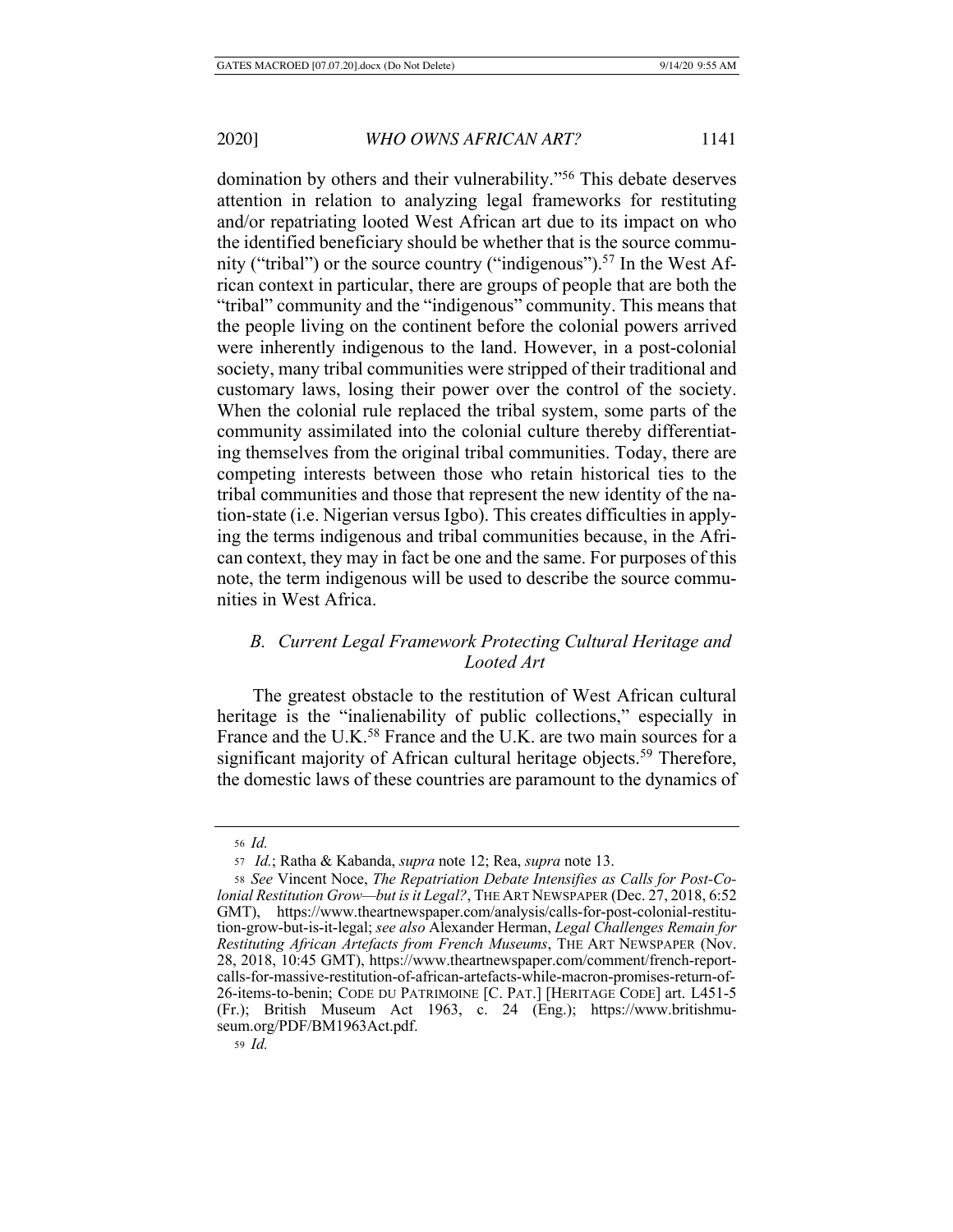restitution and the practicality of transferring objects.<sup>60</sup> The existence of these type of laws, referred to as codes in the civil system, creates a major barrier to transferring cultural heritage out of public collections back to their origins. In France, the *Code du Patrimoine*—in English, the Heritage Code—contains a provision which dictates that objects contained in French national collections— *les propriétés publiques*—is inalienable and, therefore, cannot be taken or transferred out of public collections.61 While this is a steadfast rule prohibiting the removal of objects from public collections, restitutions have been made primarily through approval by parliament.<sup>62</sup> For example, exceptions to the removal of objects from national collections have been made for human remains, out of respect for human dignity, and cultural spoils that were obtained as a result of Nazism.<sup>63</sup> In fact, the Savoy-Sarr report endorses creating an exception for African cultural heritage objects "to avoid applying texts regarding public property to the object in question, through its status of non-belonging to the collection."64 Essentially, the report argues for considering African cultural heritage objects as out of the scope of legal protection for French public collections.<sup>65</sup>

The law in the U.K., on the other hand, is a little more complex when considering the restitution of cultural objects. The British Museum Act of 1963 is an act of parliament that creates a legal restriction from deaccessioning—or removing—works from its collection.<sup>66</sup> The act defines various aspects of the way in which the British Museum operates including rules on how the Museum can remove objects from its collection or how it cannot.<sup>67</sup> The only way that items can be removed or transferred from the British Museum's collection is if:

<sup>60</sup> *Id.*

<sup>61</sup> CODE DU PATRIMOINE [C. PAT.] [HERITAGE CODE] art. L451-5 (Fr.); *see also* CODE GÉNÉRAL DE LA PROPRIÉTÉ DES PERSONNES PUBLIQUES [C.CIV.][CODE OF PUBLIC OFFICIALS' PROPERTY] art. L3111-1 (Fr.) available here http://codes.droit.org/CodV3/propriete\_personnes\_publiques.pdf ("Les biens constituant les collections des musées de France appartenant à une personne publique font partie de leur domaine public et sont, à ce titre, inaliénables").

<sup>62</sup> Noce, *supra* note 58.

<sup>63</sup> *Savoy-Sarr report*, *supra* note 4, at 74; Noce, *supra* note 58.

<sup>64</sup> *Savoy-Sarr report*, *supra* note 4, at 74.

<sup>65</sup> *Savoy-Sarr report*, *supra* note 4, at 74.

<sup>66</sup> British Museum Act 1963, *supra* note 58.

<sup>67</sup> *Id.*; *see also Moral Obligations of British Museum Could Overrule the British Museum Act*, ELGINISM (May 24, 2005), http://www.elginism.com/similarcases/moral-obligations-of-british-museum-could-over-rule-the-british-museumact/20050524/110/.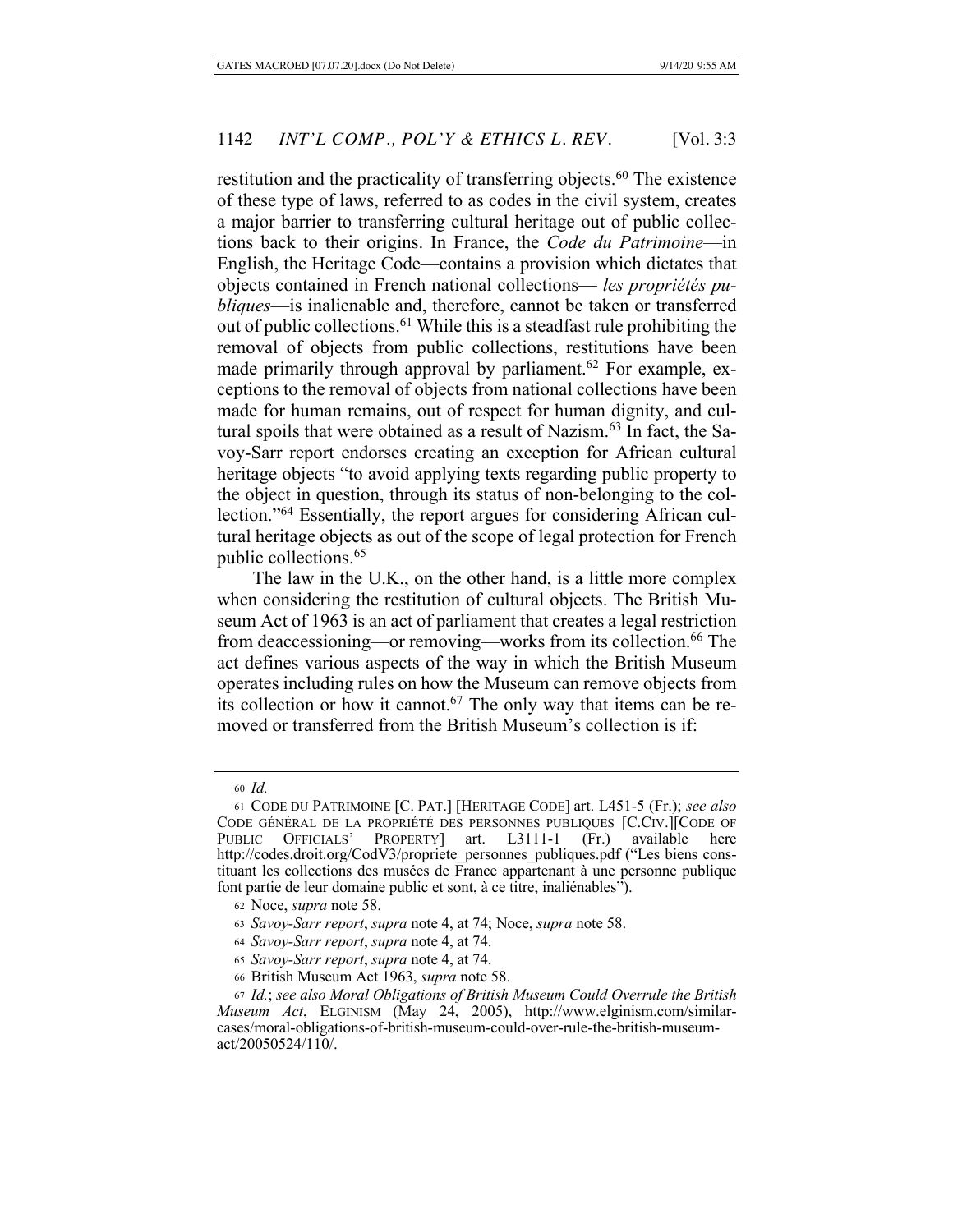the object is a duplicate of another; the object appears to the Trustees to have been made not earlier than the year 1850, and substantially consists of printed matter of which a copy made by photography…is held by the Trustees; or in the opinion of the Trustees the object is unfit to be retained in the collections of the Museum and can be disposed of without detriment to the interests of students.<sup>68</sup>

The act effectively forbids deaccessioning to restitute objects looted or that have a disputed provenance.<sup>69</sup> This is the reasoning that the British Museum regularly cites for its decision not to restitute African cultural heritage objects.70 However, in the 1970s, through a declassified report by The Art Newspaper, it was uncovered that the Museum had sold more than 30 of the controversial Benin pieces despite the legal restriction by act of Parliament.<sup>71</sup> This event undermines the whole argument against deaccessioning and highlights the loopholes the Museum is willing to create within the law.72 The act has been subsequently challenged by cases involving Nazi-era looted cultural objects.73 The proliferation of cases involving Nazi-era claims inspired the passage of legislation in 2009 in the U.K. called the Holocaust (Return of Cultural Objects) Act.74 The act "allows national museums that are forbidden from deaccessioning to restitute objects looted or subject to forced sales during the 1933-45 period."<sup>75</sup> After the passage of this act, there have been several successful examples of restitution in Nazi-era looted art, including the return of a 900-yearold missal back to its owner at the cathedral of Benevento in southern

<sup>72</sup> *Id.*

<sup>68</sup> British Museum Act 1963, *supra* note 58, at section 5(1) *Disposal of objects*.

<sup>69</sup> *See* Martin Bailey, *UK's restitution powers to be extended indefinitely for Nazi-era loot*, THE ART NEWSPAPER (Sept. 13, 2017, 11:02 GMT), https://www.theartnewspaper.com/news/uks-spoliation-powers-to-be-extended-indefinitely-for-nazi-era-loot; *see also* Hannah McGivern, *Then & Now: how The Art Newspaper shaped UK restitution law*, THE ART NEWSPAPER (Mar. 27, 2018, 5:00 GMT), https://www.theartnewspaper.com/comment/then-and-now-the-art-newspaper-shapes-uk-restitution-law.

<sup>70</sup> *Id.*

<sup>71</sup> SHYLLON, *supra* note 6, at 376; *see also* Martin Bailey, *British Museum Sold Benin Bronzes*, FORBES (Apr. 3, 2002, 12:01 am), https://www.forbes.com/2002/04/03/0403conn.html#3576a38a41aa.

<sup>73</sup> McGivern, *supra* note 69.

<sup>74</sup> Holocaust (Return of Cultural Objects) Act 2009, c. 16 (Eng.), https://www.legislation.gov.uk/ukpga/2009/16/contents.

<sup>75</sup> Bailey, *supra* note 69.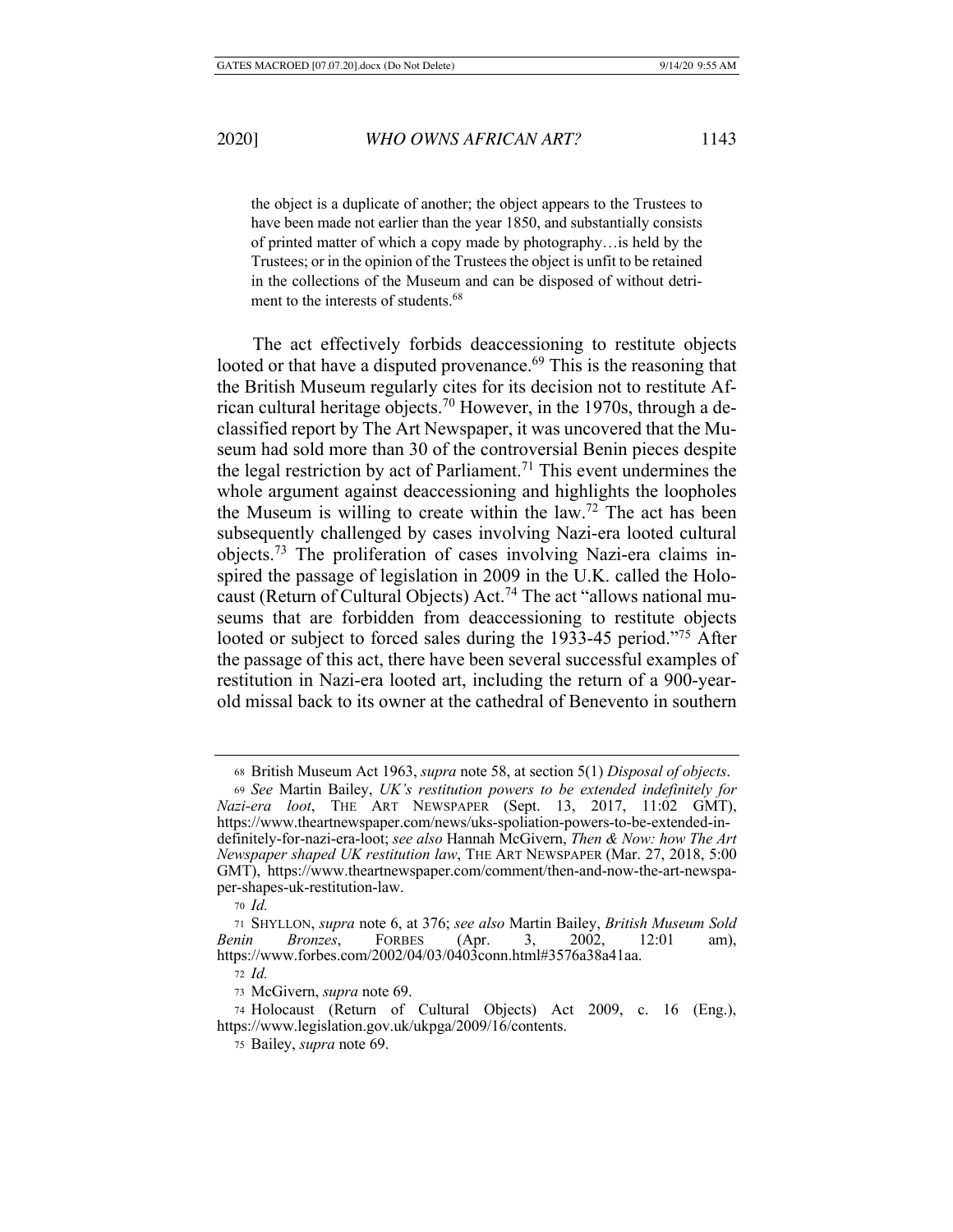Italy.76 The successful revision of U.K. legislation through the passage of this act could provide a window into which a similar legislation can be introduced for looted African art.<sup>77</sup> The widespread effects of this act remain to be seen as it was set to expire on November 11, 2019.78 However, an amendment was passed to "omit subsection (7) which provides for the act to expire after 10 years."79

Cultural heritage laws vary among European nations as seen in the case of France and the U.K. Countries like Germany, the Netherlands and Denmark, for example, do not have such laws forbidding deaccessioning or transfer of objects to restitute which is why they have been able to return certain objects without much legal restriction.<sup>80</sup>

While there is a range of intellectual property and cultural heritage protection laws in the West, the scope of legal protections within West Africa are much less robust.<sup>81</sup> Most of these countries are emerging from post-colonial legal systems in which some of the legal regimes employed during the colonial era were retained and eventually adapted to reflect the national priorities of the new states. $82$  The general conception is that most West African legal systems are just a strict assimilation of the laws of the former colonial state into the current domestic legal framework.83 This view does not account for the agency of the newly formed West African nations to create their own iteration of the law. The principle of continuity did, however, influence the legal domain of the newly formed states in the realm of cultural heritage, whereby the former colonial laws made the foundation

<sup>76</sup> McGivern, *supra* note 69.

<sup>77</sup> Bailey and McGivern, *supra* note 69.

<sup>78</sup> Bailey and McGivern, *supra* note 69.

<sup>79</sup> Holocaust (Return of Cultural Objects)(Amendment) Act 2019, c. 20 (Eng.), http://www.legislation.gov.uk/ukpga/2019/20/enacted.

<sup>80</sup> Noce, *supra* note 58.

<sup>81</sup> *See* CULTURAL HERITAGE AND THE LAW: PROTECTING IMMOVABLE HERITAGE IN ENGLISH-SPEAKING COUNTRIES OF SUB-SAHARAN AFRICA 1-121 (Ndoro, et al. eds., ICCROM 2008); *see also* BOATEMA BOATENG, THE COPYRIGHT THING DOESN'T WORK HERE 7-15 (Univ. of Minn. Press, 2011) (discussion of intellectual property laws and protection of Adinkra and Kente cloth in Ghana); *see also* Folarin Shyllon, *Cultural Heritage Legislation and Management in Nigeria*, 5 INT'L J. OF CULT. PROP. 235–68 (1996) (presenting cultural heritage legislation and management systems in Nigeria).

<sup>82</sup> *See supra* note 81.

<sup>83</sup> Vincent Negri, *Introduction to heritage law in Africa,* CULTURAL HERITAGE AND THE LAW: PROTECTING IMMOVABLE HERITAGE IN ENGLISH-SPEAKING COUNTRIES OF SUB-SAHARAN AFRICA 7 (Ndoro, et al. eds., ICCROM 2008).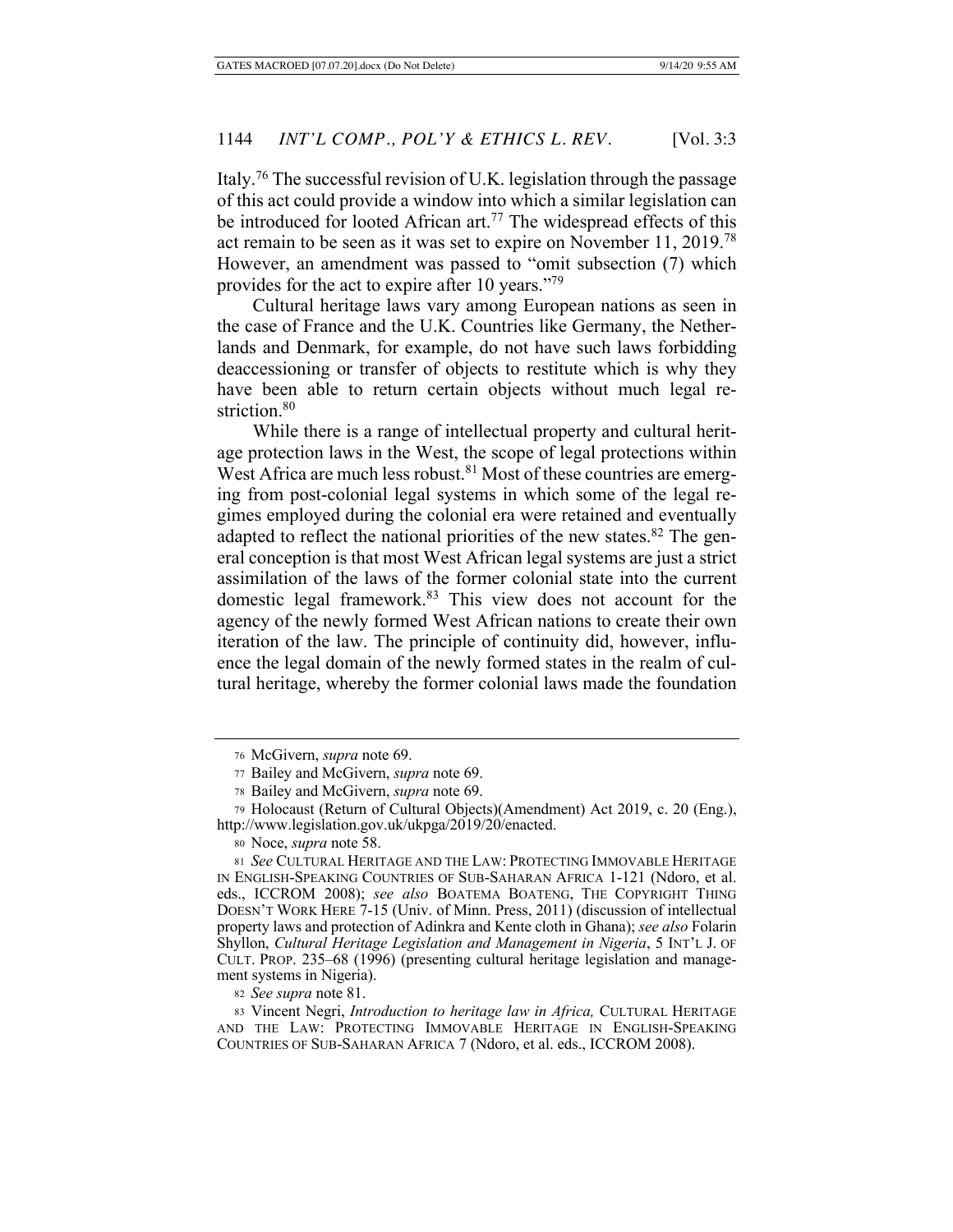of the post-colonial systems of legal protections.<sup>84</sup> Many West African nations abandoned their traditional, customary laws that existed precolonization in favor of imitation of foreign models.85 Perhaps a justification for this lies in the fact that this was a way for the newly created legislation to be accepted by former colonial powers and within the international community given that European countries were powerful financial partners to them and major players in the international arena.86 If Mali were to adopt a piece of legislation regarding the protection of cultural heritage that France did not accept or want to abide by, this would create a host of legal issues in a dispute between the two nations over cultural heritage property.

The development of contemporary African legal systems has its roots in the legal tradition that was implemented by colonial powers during European occupation.<sup>87</sup> European states that use a Roman law tradition, namely French-, Spanish-, and Portuguese-speaking areas used a system of direct administration employing the legal tools and legislation of the home country within the colonies.<sup>88</sup> The goal was essentially to assimilate the colonial territories into the system administered within the mainland country. Alternatively, European states with a common law tradition, namely the British, enacted a more indirect control using the local traditions by reinforcing or weakening them depending on political needs. $89$  In post-colonial West African states, "the transfer of power and responsibilities from communities to central colonial governments often led to the centralization of heritage management."<sup>90</sup> An analysis of the historical roots of West African legal systems in connection to colonial legal traditions, reflects the current modes of protection enacted in the region today.<sup>91</sup> One scholar argues that the "reconstruction of national identity and the promotion of a dominant national culture" create an opportunity for cultural heritage to be a "vehicle for transformation of the society."92

The case of Nigeria is an interesting one as it had its first cultural heritage legislation in the form of a 1924 ordinance which was passed in order to prohibit the export of ancient works of art without the

- <sup>84</sup> *Id.*
- <sup>85</sup> *Id.*
- <sup>86</sup> *Id.*
- <sup>87</sup> *Id.*

<sup>88</sup> *Id.* at 7-8.

- <sup>89</sup> *Id.*
- <sup>90</sup> *Id.*
- <sup>91</sup> *Id.* at 9.
- <sup>92</sup> *Id.*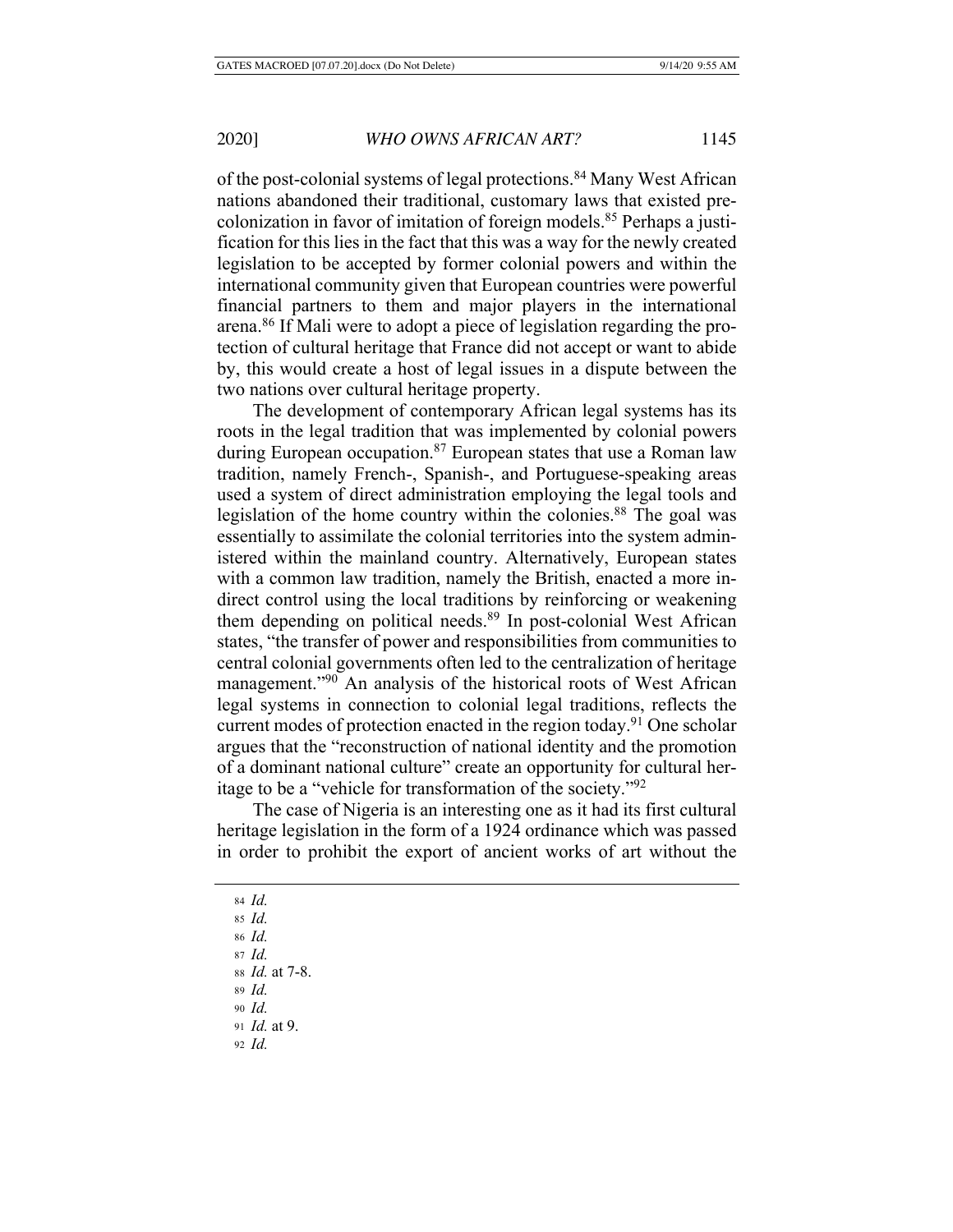government's permission.93 Subsequently, a comprehensive act was created in 1953 in an effort to stifle the export of antiquities and demolition of historical buildings being replaced by modern ones.<sup>94</sup> The Antiquities Act of 1953 established an Antiquities Commission which was responsible for the preservation and management of antiquities and monuments.<sup>95</sup> This statute was seen as a straw man piece of legislation because it practically had no enforceable affect and was replaced in 1979 with the National Commission for Museums and Monuments Act.<sup>96</sup> This legislation "consolidated most of the provisions" thereof and made fresh provisions in connection with the declaration of national monuments."97 Article 60 establishes a regulation to "identify, collect, preserve or generally look after ancient and historical monuments and records and archaeological sites and remains declared by the National Assembly to be of national significance or national importance."98

In Ghana, there is the Ghana Museums & Monuments Board ("GMMB"), which has the mission to "acquire, protect, conserve and document the Nation's movable and immovable material cultural heritage for posterity, for the purposes of research and education of the public."99 GMMB derives its powers from the National Liberation Council Decree ("NLCD") 387 of 1969, also known as Act 387 of 1969, which was further strengthened by the Executive Instrument ("E.I.") 29 of 1973.<sup>100</sup> Act 387, referred to as the National Museum Act–1969, essentially prohibits the exportation of any antiquity except in accordance with an export permit issued by the Board.<sup>101</sup> The act covers antiquities that were "made or fashioned before the year 1900" or "are of historical, artistic, or scientific interest, and is or has been

<sup>97</sup> *Id.*

<sup>100</sup> *Id.*

<sup>93</sup> SHYLLON, *supra* note 6, at 236.

<sup>94</sup> *Id.*

<sup>95</sup> *Id.*

<sup>96</sup> *Id.* at 239.

<sup>98</sup> *Constitution of May 29, 1999*, UNESCO DATABASE OF NATIONAL CULTURAL HERITAGE LAWS, https://fr.unesco.org/cultnatlaws/list?field\_nl\_year\_value%5Bvalue%5D=&combine\_op=%3D&combine=&&&&&&field\_nl\_language\_tid=&&&page=11&order=title\_field&sort=desc&sort\_bef\_combine=field\_nl\_year\_value%20ASC (last visited

Feb. 4, 2019).

<sup>99</sup> GHANA MUSEUMS & MONUMENTS BOARD, http://www.ghanamuseums.org/mission.php (last visited Feb. 3, 2019).

<sup>101</sup> Section 1, *National Museum Act – 1969, (NLCD 387)*, GHANA LEGAL, http://laws.ghanalegal.com/acts/id/245/section/1/Permit\_To\_Export.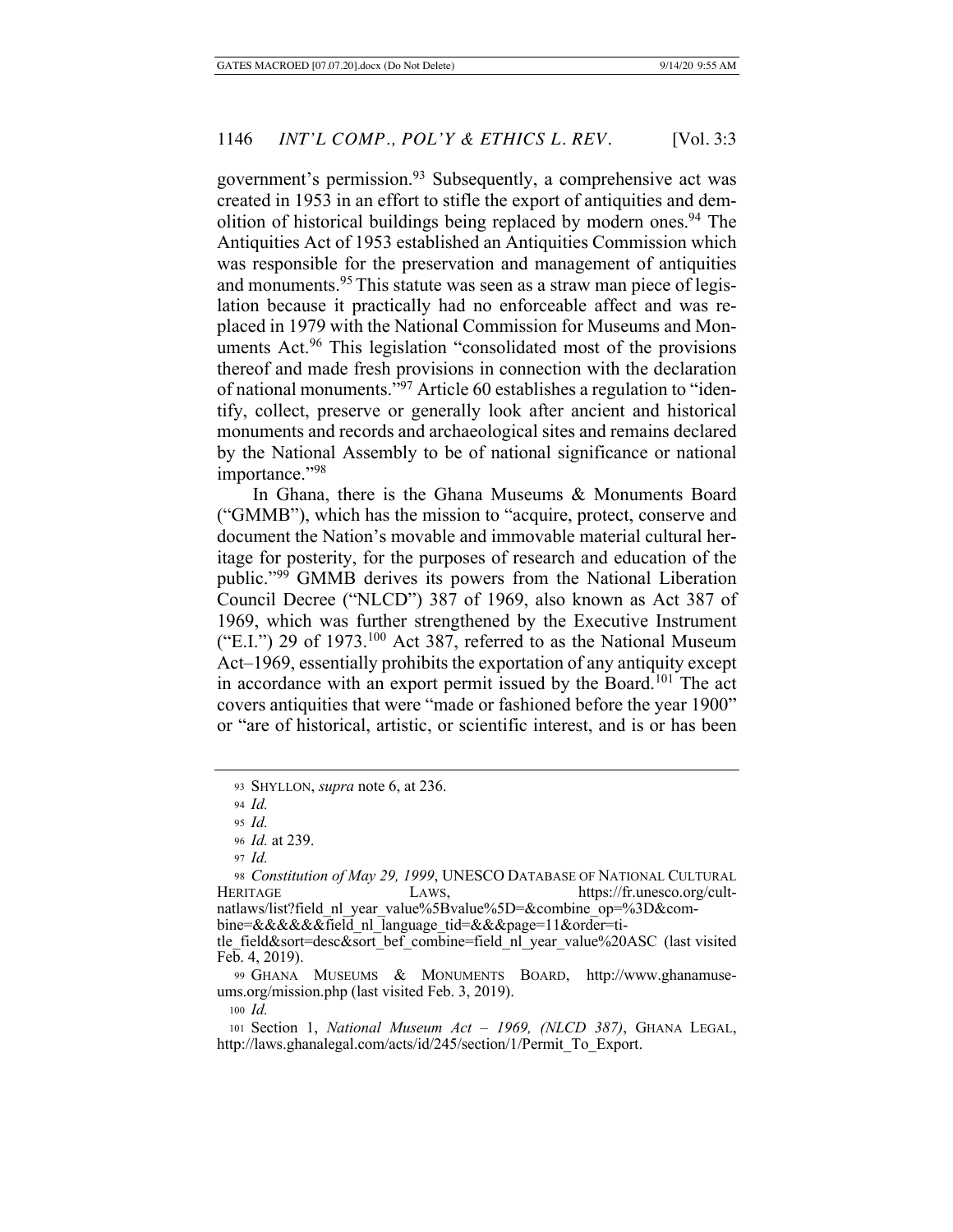used at any time in the performance, and for the purposes of, any traditional ceremony."102 The E.I. 29 of 1973 details the process by which antiquities can be exported, providing that the "export permit…shall be surrendered to a customs officer at the customs port or airport" and the antiquity shall be detained if no export permit is surrendered.<sup>103</sup> Ghana ratified the World Heritage Convention in 1975.<sup>104</sup> Therefore, GMMB is guided by the operational guidelines for the implementation of the World Heritage Convention.105 International guidelines, recommendations, and charters also guide the GMMB including the international cultural heritage conventions to which Ghana is a signatory. $106$ 

In Mali, there are several laws maintaining and protecting movable cultural heritage.<sup>107</sup> Article 8 of the Constitution of February 27, 1992 provides that "the liberty of artistic and cultural creation is recognized and guaranteed. It is exercised under conditions fixed by the law."108 Article 70 further extends this principle to the "protection of cultural heritage and archaeology."109 In 1985, the Malian government passed Decree N.203 to institute the National Cultural Heritage Protection Commission.110 The creation of commissions was given more clarifying amendments in 1994 and 1996, respectively, to "set up and define operating procedures."111 Given that Mali has a particular

bine=&&&&&&&tield nl language tid=&&&page=11&order=ti-

<sup>102</sup> *Id.* at §30.

<sup>103</sup> *Export of Antique and Non-antique Objects: The Role of Ghana Museums and Monuments Board*, GHANA MUSEUMS & MONUMENTS BOARD, http://tbt.atagh.org/wp/wp-content/uploads/2016/11/Export-of-Handicrafts.pdf (last visited Feb. 3, 2019).

<sup>104</sup> *Id.*

<sup>105</sup> *Id.*

<sup>106</sup> *Id.*

<sup>107</sup> *Mali: National Cultural Heritage Law*, UNESCO DATABASE OF NATIONAL CULTURAL HERITAGE LAWS, https://whc.unesco.org/en/statesparties/ml/laws/ (last visited Feb. 4, 2019).

<sup>108</sup> *See* Article 8, Constitution of February 27, 1992 in *Normes constitutionnelles africaines relatives à la culture et à la sauvegarde du patrimoine : Mali*, UNESCO DATABASE OF NATIONAL CULTURAL HERITAGE LAWS, https://fr.unesco.org/cultnatlaws/list?field\_nl\_year\_value%5Bvalue%5D=&combine\_op=%3D&com-

tle\_field&sort=desc&sort\_bef\_combine=field\_nl\_year\_value%20ASC (last visited Feb. 4, 2019).

<sup>109</sup> *Id.* at Art. 70. ("La loi determine également els principes fondamentaux…de la protection du patrimoine culturel et archéologique….").

<sup>110</sup> Decree N.203, UNESCO, available at https://whc.unesco.org/en/statesparties/ml/laws/.

<sup>111</sup> Order No. 96-1591, UNESCO, available at https://ar.unesco.org/sites/default/files/mali\_order961591\_1996\_engtof.pdf.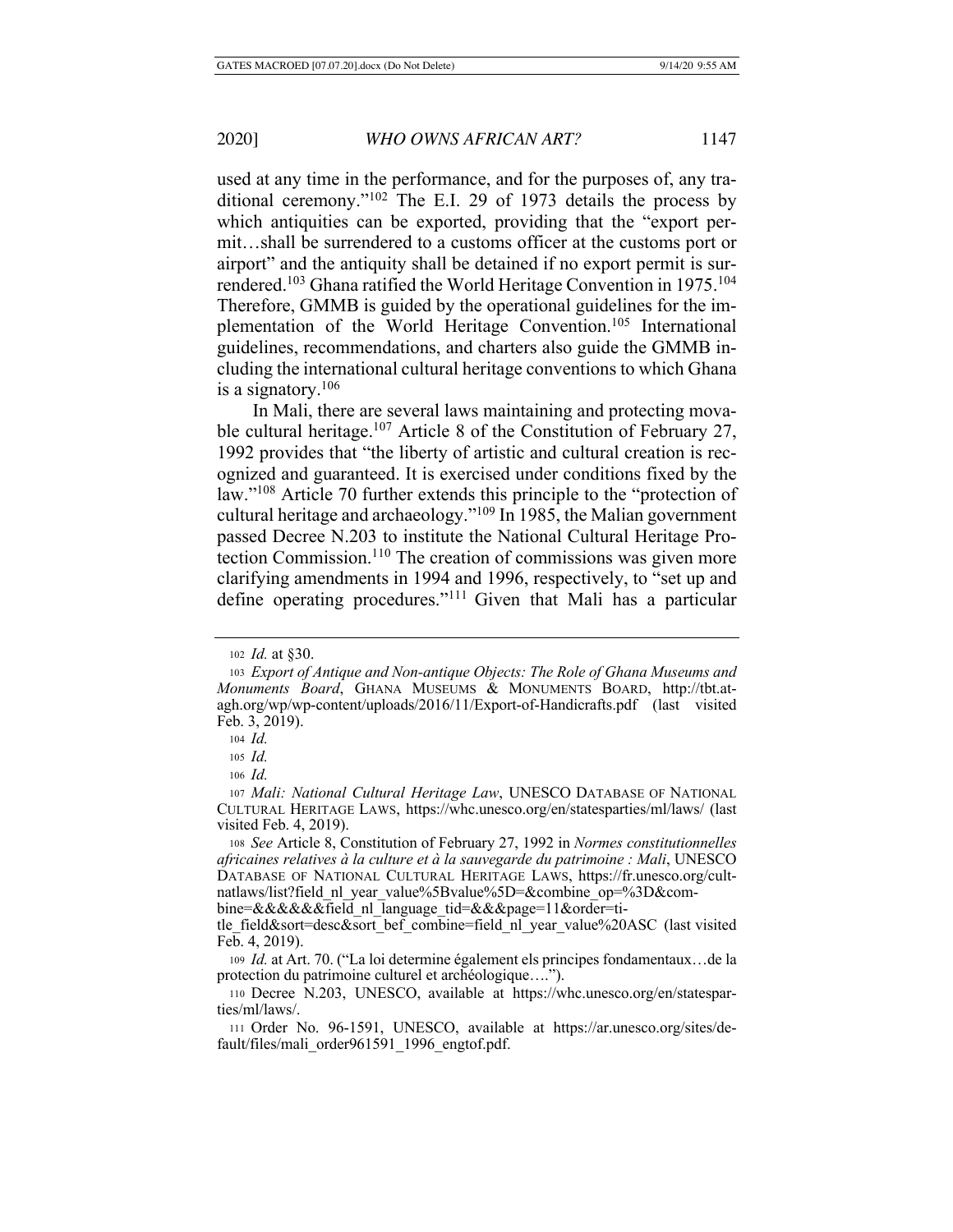history involving the theft of objects from its cultural heritage monuments and sites, it has passed several pieces of legislation including an inter-ministerial order (N. 94-7968) to "regulate the profession of dealers in cultural property, prospecting, marketing and export of cultural property."112 On September 19, 2007, the United States signed a bilateral agreement with the Government of the Republic of Mali to prohibit to importation of archaeological material from the Niger River Valley region and the Tellem burial caves of Bandiagara.<sup>113</sup>

In the Republic of Benin, Article 10 of the Constitution of December 11, 1990 provides that "every person has a right to culture."114 The constitutional provision designates to the State the task of "safeguarding and promoting the national values of civilization both material and spiritual as well as cultural traditions."115 On February 25, 1991, the Beninese government passed a cultural charter "to assure the safeguarding, protection and promotion of the national cultural heritage."116 Another followed this cultural charter in 2007, which outlined the characteristics of Beninese cultural heritage in addition to its geographic composition. $117$ 

<sup>112</sup> Inter-ministerial Order N. 94-7968, *supra* note 107. *See also* Decree N.299 regulating the prospecting, marketing and export of cultural properties, UNESCO, available at https://whc.unesco.org/en/statesparties/ml/laws/; *See also* Law N.86-61 on the profession of traders in cultural property, UNESCO, *available at* https://whc.unesco.org/en/statesparties/ml/laws/.

<sup>113</sup> Agreement between the Government of the United States of America and the Government of the Republic of Mali to Extend and Amend the Agreement Between the Government of the USA and the Government of the Republic of Mali Concerning the Imposition of Import Restrictions on Archaeological Material from Mali from the Paleolithic Era to Approximately the Mid-Eighteenth Century, Sept. 19, 1997, BUREAU OF EDUCATIONAL AND CULTURAL AFFAIRS *available at* https://eca.state.gov/cultural-heritage-center/cultural-property-protection/bilateralagreements/mali.

<sup>114</sup> *See* Article 10, Constitution of December 11, 1990 in *Normes constitutionnelles africaines relatives à la culture et à la sauvegarde du patrimoine: Benin*, UNESCO DATABASE OF NATIONAL CULTURAL HERITAGE LAWS, https://fr.unesco.org/cultnatlaws/list?field\_nl\_year\_value%5Bvalue%5D=&combine\_op=%3D&combine=&&&&&&field\_nl\_language\_tid=&&&page=11&order=title\_field&sort=desc&sort\_bef\_combine=field\_nl\_year\_value%20ASC (last visited Feb. 4, 2019).

<sup>115</sup> *Id.*

<sup>116</sup> Article 6, Loi n.91-006 portant Charte Culturelle en République du Bénin (1991), SECRÉTARIAT GÉNÉRAL DU GOUVERNEMENT, *available* https://sgg.gouv.bj/doc/loi-91-006/.

<sup>117</sup> Loi portant protection du patrimoine culturel et du patrimoine naturel à caractère culturel en République du Bénin, Loi n.2007-20, Secrétariat Général du Gouvernement, *available at* https://sgg.gouv.bj/doc/loi-2007-20/.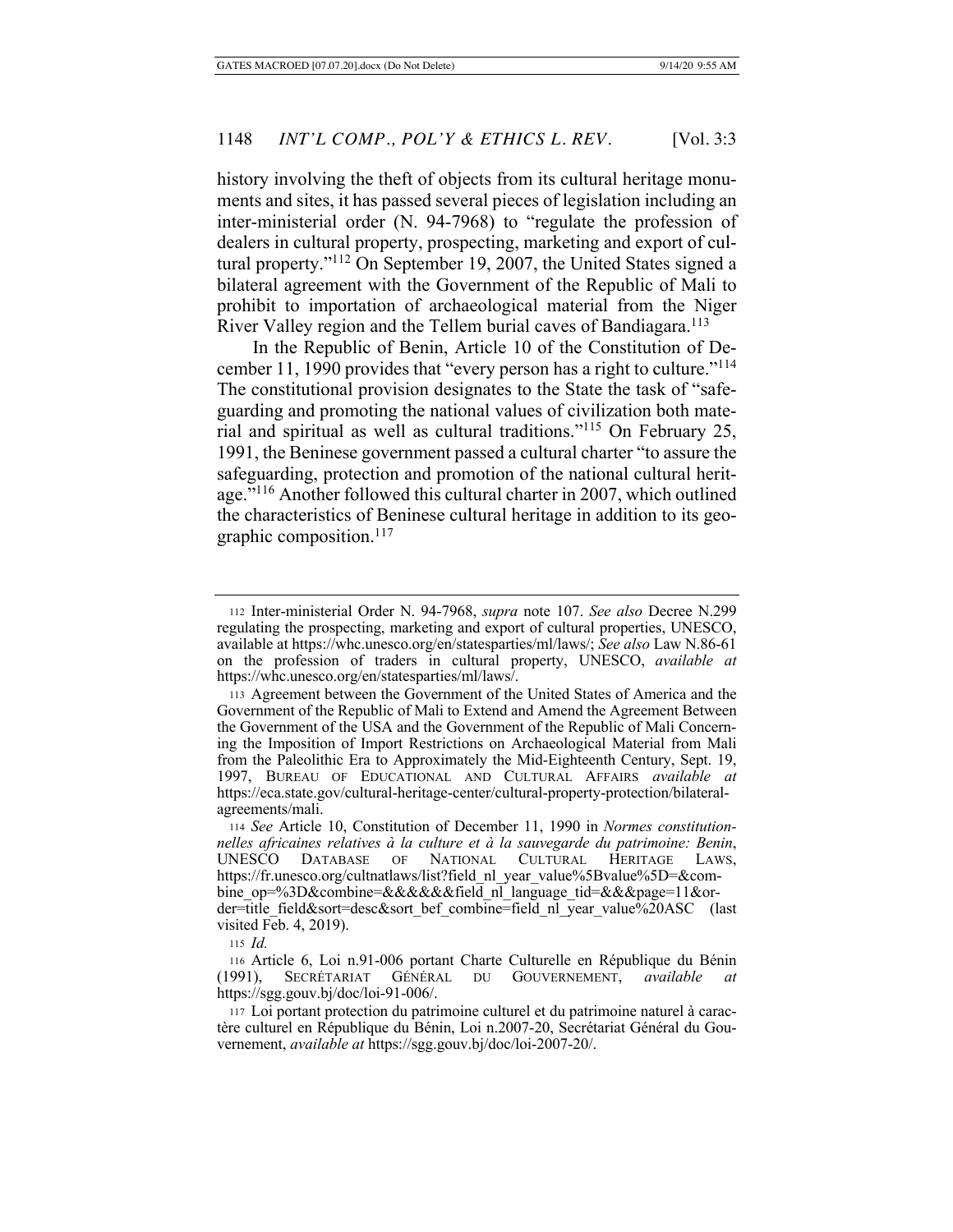In Cameroon, the earliest law protecting cultural heritage was the Federal Act N.63-22 of June 19, 1963 "arranging for the protection of monuments, objects and sites of historic or artistic interest."<sup>118</sup> The Act creates a "high commission for the conservation of monuments, objects and sites of historic or artistic interest….[which]…shall make a list of monuments and sites to be preserved for the national interest."119 The existence of this Federal Act in 1963 may explain why the Constitution of June 2, 1972, revised on January 18, 1996, does not have an explicit provision about the protection of cultural heritage.<sup>120</sup> The constitution instead emphasizes the promotion of a democratic and social state that recognizes and protects traditional values in addition to working to protect and promote national languages.<sup>121</sup> Recently in 2013, the Cameroonian government passed a law governing the cultural heritage of the nation consisting of both tangible and intangible cultural property.<sup>122</sup> The law defines the cultural property as those "belonging either to the state and other public authorities or to individuals."123 The Ministry of Cultural Heritage manages the cultural properties and classifies them.124 This law essentially mirrors that of the French laws relating to the management of cultural heritage.<sup>125</sup>

While the issue remains of how domestically enforced these cultural heritage laws are, there have been attempts at collaboration between West African nations and other colonized nations such as the Declaration of African, Caribbean, and Pacific States (ACP) on the Return or the Restitution of Cultural Properties signed in Lomé on

<sup>118</sup> Federal Act No. 63-22 of the 19th of June, 1962, J. OFFICIEL DE LA REPUBLIQUE FEDERALE DU CAMEROUN (1963), *available at* https://en.unesco.org/sites/default/files/cameroun\_loi\_fed\_6322\_1963\_engorof.pdf (last visited Feb. 4, 2019).

<sup>119</sup> *Id.* at Title 1 & 6.

<sup>120</sup> *See* Article 1, Constitution of June 2, 1972 in *Normes constitutionnelles africaines relatives à la culture et à la sauvegarde du patrimoine: Cameroun*, UNESCO DATABASE OF NATIONAL CULTURAL HERITAGE LAWS, https://fr.unesco.org/cultnatlaws/list?field\_nl\_year\_value%5Bvalue%5D=&combine\_op=%3D&combine=&&&&&&Tield\_nl\_language\_tid=&&&page=11&order=ti-

tle\_field&sort=desc&sort\_bef\_combine=field\_nl\_year\_value%20ASC (last visited  $Fe<sub>b</sub>$ . 4, 2019).

<sup>121</sup> *Id.*

<sup>122</sup> Loi n.2013/003 du 18 Avril 2013 Régissant Le Patrimoine Culturel au Cameroun, CAMERLEX.COM, *available at* https://www.camerlex.com/cameroun-loi-n-2013003-18-avril-2013-regissant-patrimoine-culturel-cameroun/ (last visited Feb. 4, 2019).

<sup>123</sup> Article 6, *supra* note 120.

<sup>124</sup> Article 10 & 11, *supra* note 120.

<sup>125</sup> *See* CODE DU PATRIMOINE, *supra* note 58.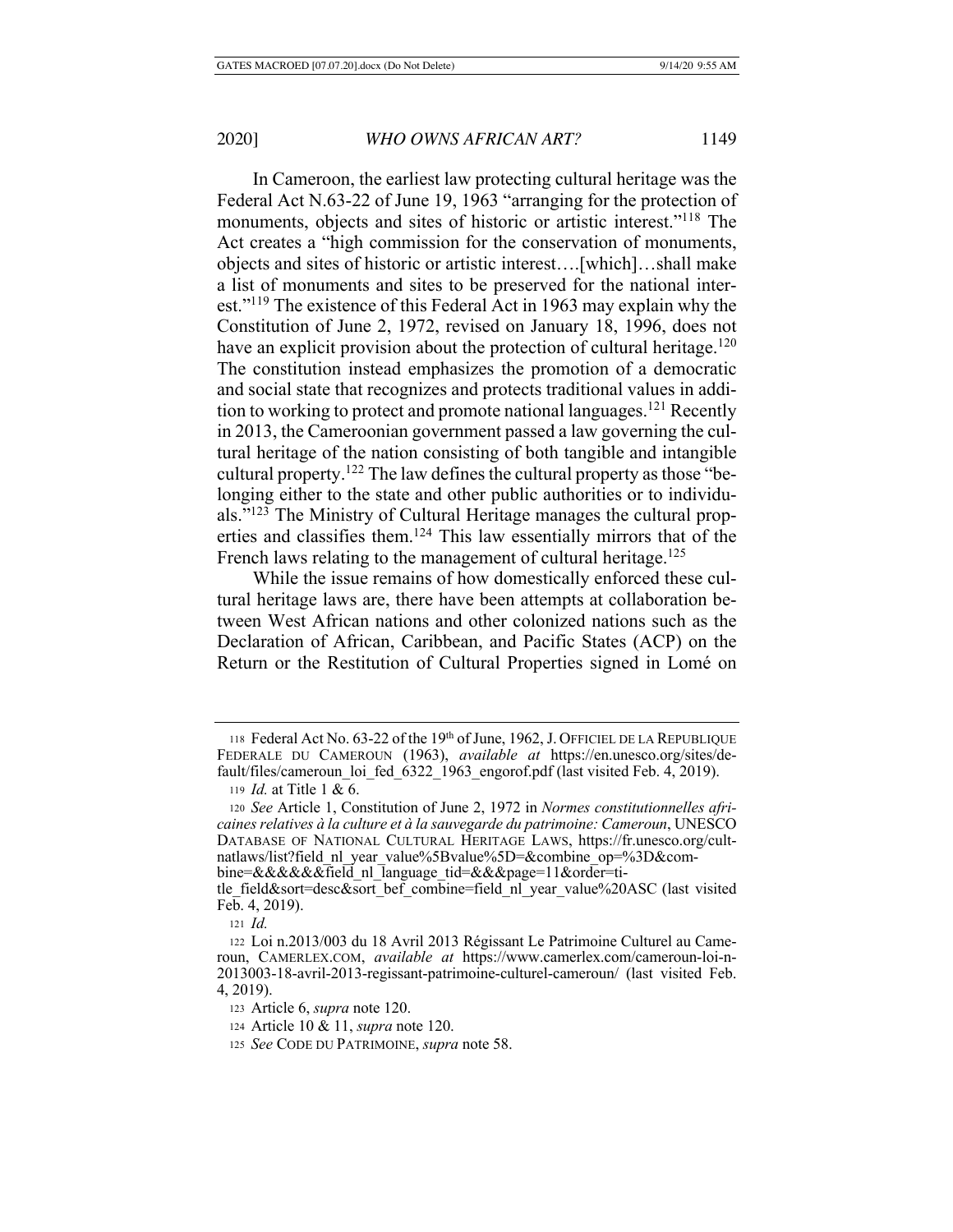December 15, 1989 ("The Lomé Convention").<sup>126</sup> The Lomé Convention invites the UN community and its member states to "acknowledge the legitimate right of the ACP states to cultural identity, to promote the return or restitution of cultural property taken from ACP states and now found in member states."127 The convention also demanded for the establishment of an "inventory of cultural property from ACP states found in territory of community member states, in public and quasi-public institutes" and "to facilitate access for ACP states to archives" including providing "financial and technical assistance for the appropriate training activities carried out in the preservation and protection of cultural property."128 This convention is the most explicit attempt at a unilateral demand for the return of cultural heritage objects. It must be noted, however, that only Nigeria, Ghana, and Cameroon are signatories to this declaration out of the West African nations surveyed in this note.

Perhaps the most pressing legal obstacle in implementing cultural property or cultural heritage laws is that they are essentially national in nature.<sup>129</sup> Some legal scholars propose that cultural property law should become more uniform through "increased globalization of cultural property law."130 The argument is that increased globalization of cultural property laws will address the issue of asymmetry between countries that have strong protections (typically market nations) and those that have relatively weak protection in others (typically source nations).131 This argument is especially relevant in the context of European restitution of cultural heritage back to African countries which have relatively weak cultural heritage protections as compared to their European counterparts.

One of the original quasi-legal frameworks for the protection of cultural heritage is outlined in the 1954 Hague Convention for the Protection of Cultural Property in the Event of Armed Conflict.132 This

<sup>&</sup>lt;sup>126</sup> The Lomé Convention, Annex XXIV, UNITED NATIONS TREATY SERIES 326 (1996), *available at* https://treaties.un.org/Pages/showDetails.aspx?ob-(1996), *available at* https://treaties.un.org/Pages/showDetails.aspx?objid=08000002800b1e2b (last visited Feb. 4, 2019).

<sup>127</sup> *Id.*

<sup>128</sup> *Id.*

<sup>129</sup> SHYLLON, *supra* note 6, at 365.

<sup>130</sup> *Id.*

<sup>131</sup> *Id.*

<sup>132</sup> *1954 Hague Convention for the Protection of Cultural Property in the Event of Armed Conflict*, UNESCO, *available at* http://www.unesco.org/new/en/culture/themes/armed-conflict-and-heritage-convention-and-protocols/1954-hagueconvention/ (last visited Sept. 29, 2018)[hereinafter *1954 Hague Convention*]; *see also* Prott & O'Keefe *supra* note 39.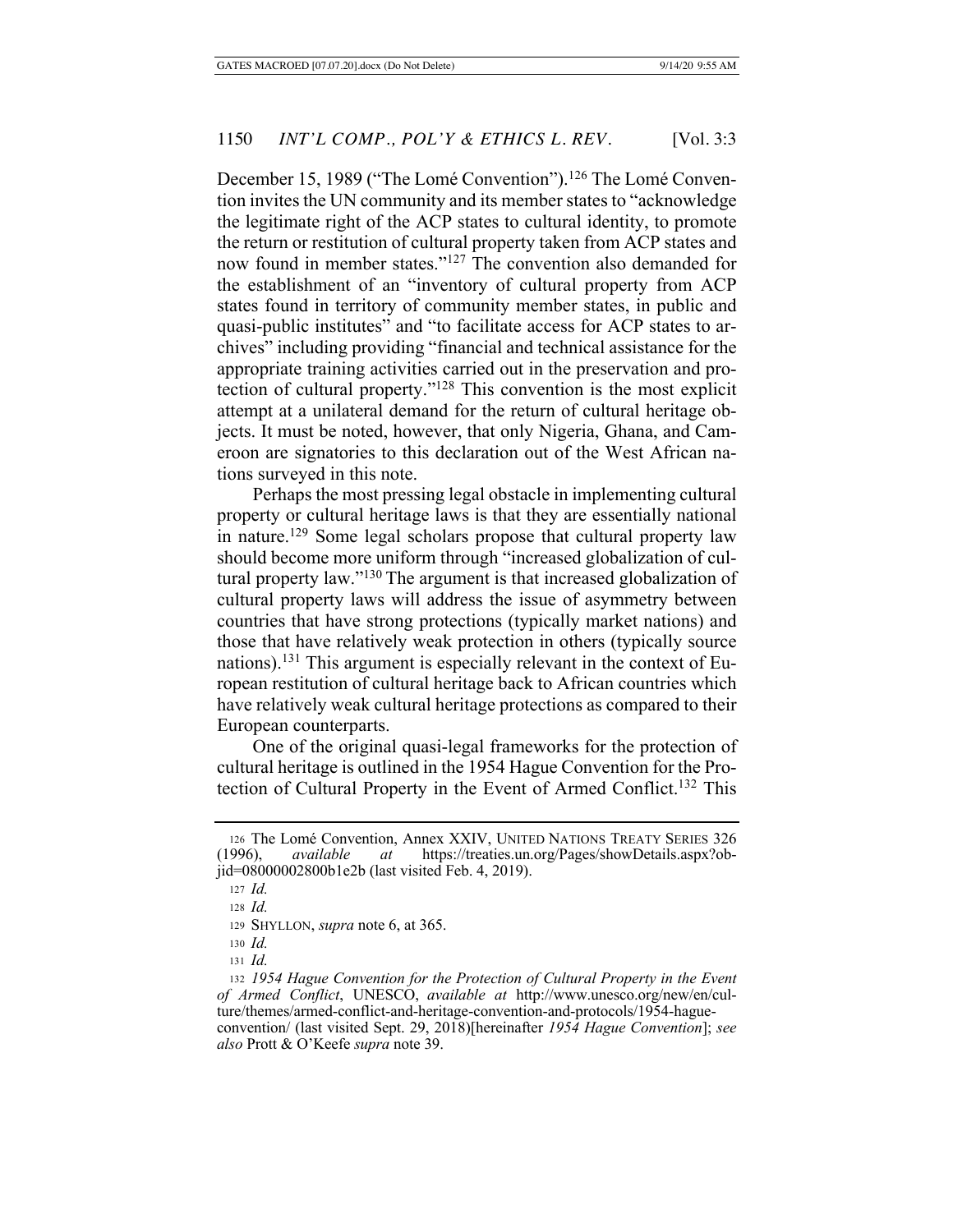international treaty focuses exclusively on the protection of cultural heritage in the event of armed conflict covering immovable and movable cultural heritage and includes several measures that States who are signatories to the convention may take to protect cultural property.<sup>133</sup> It is important to note that while France ratified the convention in 1954, the U.K. has only ratified it recently.134 The U.K. passed it into law in February 2017 through the Cultural Property (Armed Conflicts) Act after a long legislative process.<sup>135</sup> The strengths of this treaty is that its provisions have inspired similar provisions in domestic cultural heritage property laws in Europe and in Africa. The drawback is that this law does not have retroactive application to wars or armed conflicts prior to World War II.136

The UNESCO 1970 Convention on Means of Prohibiting and Preventing the Illicit Import, Export and Transfer of Ownership of Cultural Property is an international legal instrument developed to suppress the illegal transfer of, and trade in, cultural property across national boundaries.<sup>137</sup> The convention is meant to provide preventative measures for prohibiting the importation of cultural property by requiring the issue of export certificates.138 It must be noted that Nigeria, Benin, Ghana, Mali and Cameroon are all signatories to the UNESCO 1970 Convention.139 Weaknesses of the convention include the fact that it is not retroactive for objects stolen before the convention came into force, many of the major illicit importing nations have not ratified the convention and there is no requirement that ethnic

<sup>133</sup> *Id.*

<sup>134</sup> John Glen MP, *Government Ratifies Hague Convention on Protecting Cultural Property*, GOV.UK (Sept. 12, 2017), https://www.gov.uk/government/news/government-ratifies-hague-convention-on-protecting-cultural-property.

<sup>135</sup> *Id.*

<sup>136</sup> *1954 Hague Convention*, *supra* note 132.

<sup>137</sup> *1970 Convention on the Means of Prohibiting and Preventing the Illicit Import, Export and Transfer of Ownership of Cultural Property*, UNESCO, *available at* http://www.unesco.org/new/en/culture/themes/illicit-traffic-of-cultural-prop-

erty/1970-convention/ (last visited Sept. 28, 2018) [hereinafter *1970 Convention*]; *see also* Prott & O'Keefe, *supra* note 39; *see also* John H. Merryman, *Two Ways of Thinking About Cultural Property*, 80 THE AMERICAN J. OF INT'L LAW 831-53 (1986) (discussing the ways of thinking about cultural property and overview of existing protections for cultural property).

<sup>138</sup> *1970 Convention*, *supra* note 137.

<sup>139</sup> *1970 Convention on the Means of Prohibiting and Preventing the Illicit Import, Export and Transfer of Ownership of Cultural Property*, State Parties, UNESCO, *available at* http://www.unesco.org/eri/la/convention.asp?KO=13039&language=E&order=alpha [hereinafter *1970 Convention*, State Parties].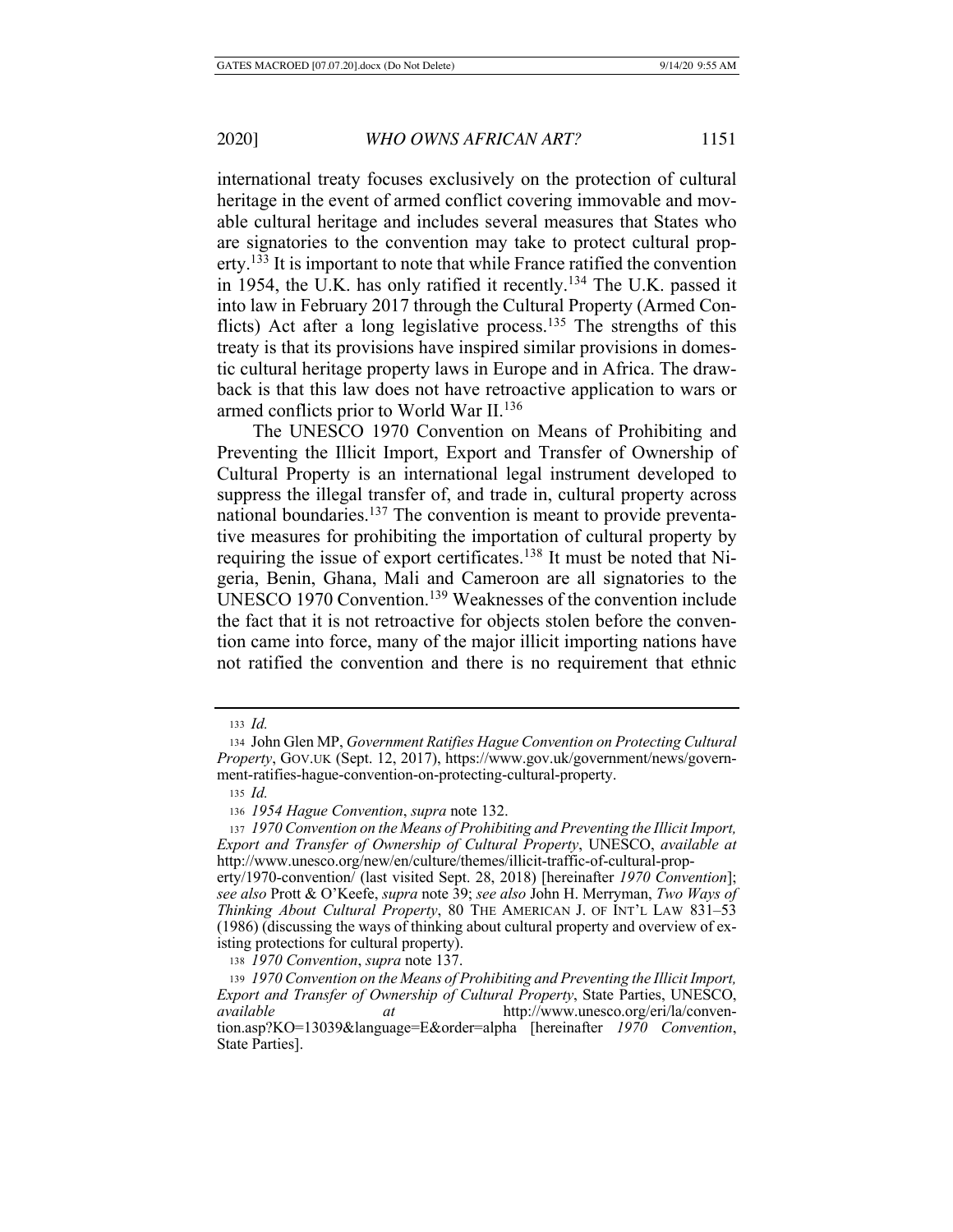origins be taken into account when making or considering restitution claims. 140 A later enactment seeking to protect art from the illicit trading market was enacted in the United Kingdom under the 2003 Cultural Objects (Offences) Act. The act received royal assent to provide punitive offense for "acquiring, disposing of, importing or exporting tainted cultural objects, or agreeing or arranging to do so; and for connected purposes."141 The barriers that it creates for broad application is that it applies mostly to private dealers or individuals engaging in the illicit art trade.<sup>142</sup> In the U.S., Congress passed the Convention on Cultural Property Implementation Act in 1983 in order to "reduce certain duties, to suspend temporarily certain duties, to extend certain ex- $\lim_{n \to \infty} \frac{1}{n}$  isting suspensions of duties...."<sup>143</sup> The act essentially put into force the UNESCO Convention of 1970 within the U.S. jurisdiction.<sup>144</sup>

After the ravages of World War II, several European countries signed the European Cultural Convention in 1954.<sup>145</sup> The treaty was enacted by European states for the purpose of "develop[ing] mutual understanding among the peoples of Europe and reciprocal appreciation of their cultural diversity."146 The issues that are presented in applying this treaty in the context of looted West African art is that the convention mainly applies to cultural activities of European interest meaning European cultural activities.<sup>147</sup> This point begs the question as to whether West African cultural heritage housed within European cultural institutions fall within the scope of "European interest."148 Subsequently, the Council of Europe developed its own treaty, the 1985 European Convention on Offences Relating to Cultural Property,

<sup>140</sup> DARRELL A. POSEY AND GRAHAM DUTFIELD, BEYOND INTELLECTUAL PROPERTY: TOWARD TRADITIONAL RESOURCE RIGHTS FOR INDIGENOUS PEOPLES AND LOCAL COMMUNITIES, 94 (International Development Research Centre, 1995).

<sup>141</sup> *Dealing in Cultural Objects (Offences) Act of 2003*, Chapter 27, UNESCO *available at* http://www.unesco.org/culture/natlaws/media/pdf/gb/gb\_dealingcultobjsoffences2003\_engorof.pdf (last visited Sept. 29, 2018).

<sup>142</sup> *Id.*

<sup>143</sup> Convention on Cultural Property Implementation Act, P.L. No. 97-446, 96 Stat. 2329 (1983), https://eca.state.gov/files/bureau/97-446.pdf.

<sup>144</sup> *Id.*

<sup>145</sup> European Cultural Convention, COUNCIL OF EUROPE, Dec. 19, 1954, https://www.coe.int/en/web/conventions/full-list/-/conventions/treaty/018 (last visited Sept. 29, 2018).

<sup>146</sup> *Id.*

<sup>147</sup> *Id.*

<sup>148</sup> *Id.*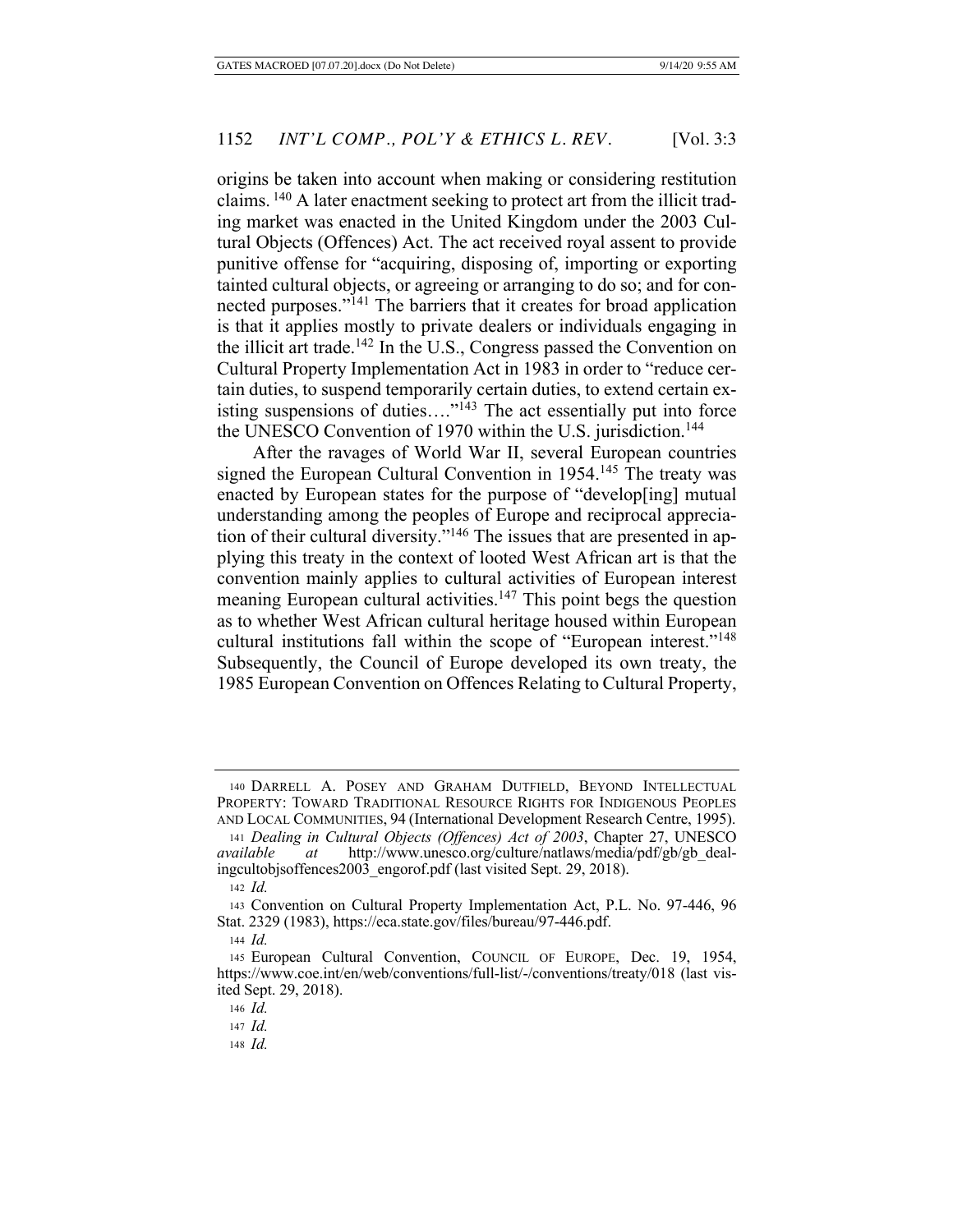protecting cultural property from illicit trafficking and destruction.<sup>149</sup> Similar to the UNESCO convention on related offences, this treaty mostly deals with private individual instances of illicit trade and destruction, not addressing looting by a sovereign or government or $der<sup>150</sup>$ 

Perhaps the most significant quasi-legal framework in the realm of looted artwork was the creation of the Washington Conference Principles on Nazi-Confiscated Art ("Washington Principles").<sup>151</sup> After the Washington Conference on Holocaust Era Assets, the conference promoted this series of non-binding principles to "assist in resolving issues relating to Nazi-confiscated art."152 Some of the principles include identifying art that had been confiscated by the Nazis and not subsequently restituted, and providing accessible and open archives to "facilitate the identification of all art that had been confiscated."153 Recently, as a logical expansion of the principles established during the Washington Conference, the United States Congress passed the Holocaust Expropriated Art Recovery Act of 2016, commonly referred to as the HEAR Act.<sup>154</sup> It was enacted to "ensure that claims to artwork and other property stolen or misappropriated by the Nazis are not unfairly barred by statutes of limitations but are resolved in a just and fair manner," essentially extending the statute of limitations to bring a claim for Nazi looted artworks.<sup>155</sup> This is an important development in the American context as it provides potential claimants six years within actual discovery of the identity and location of the art or cultural property and sufficient evidence of a viable claim preempting state statutes of limitations, which may present procedural hurdles (i.e.

<sup>149</sup> *Council of Europe Convention on Offences Relating to Cultural Property*, COUNCIL OF EUROPE (May 3, 2017), https://www.coe.int/en/web/culture-and-heritage/convention-on-offences-relating-to-cultural-property.

<sup>150</sup> *Id.*

<sup>151</sup> *Washington Conference Principles on Nazi-Confiscated Art*, U.S. DEPT. OF STATE (Dec. 3, 1998), https://www.state.gov/washington-conference-principles-onnazi-confiscated-art/; *see also* NICHOLAS M. O'DONNELL, A TRAGIC FATE 29-58 (ABA Publishing, 1st ed.) (2017) (details the events surround the conference and the existing legal context).

<sup>152</sup> *Washington Conference Principles on Nazi-Confiscated Art, supra* note 151. <sup>153</sup> *Id.*

<sup>154</sup> Holocaust Expropriated Art Recovery Act of 2016, 114 P.L. 308; *see also A Proposed Uniform Statute of Limitations for Nazi-Plundered Art and Cultural Property*, HUGHES HUBBARD & REED ART LAW BLOG (Jul. 11, 2016), https://www.hhrartlaw.com/2016/07/a-proposed-uniform-statute-of-limitations-fornazi-plundered-art-and-cultural-property/.

<sup>155</sup> Holocaust Expropriated Art Recovery Act of 2016, 114 P.L. 308, § 3(2).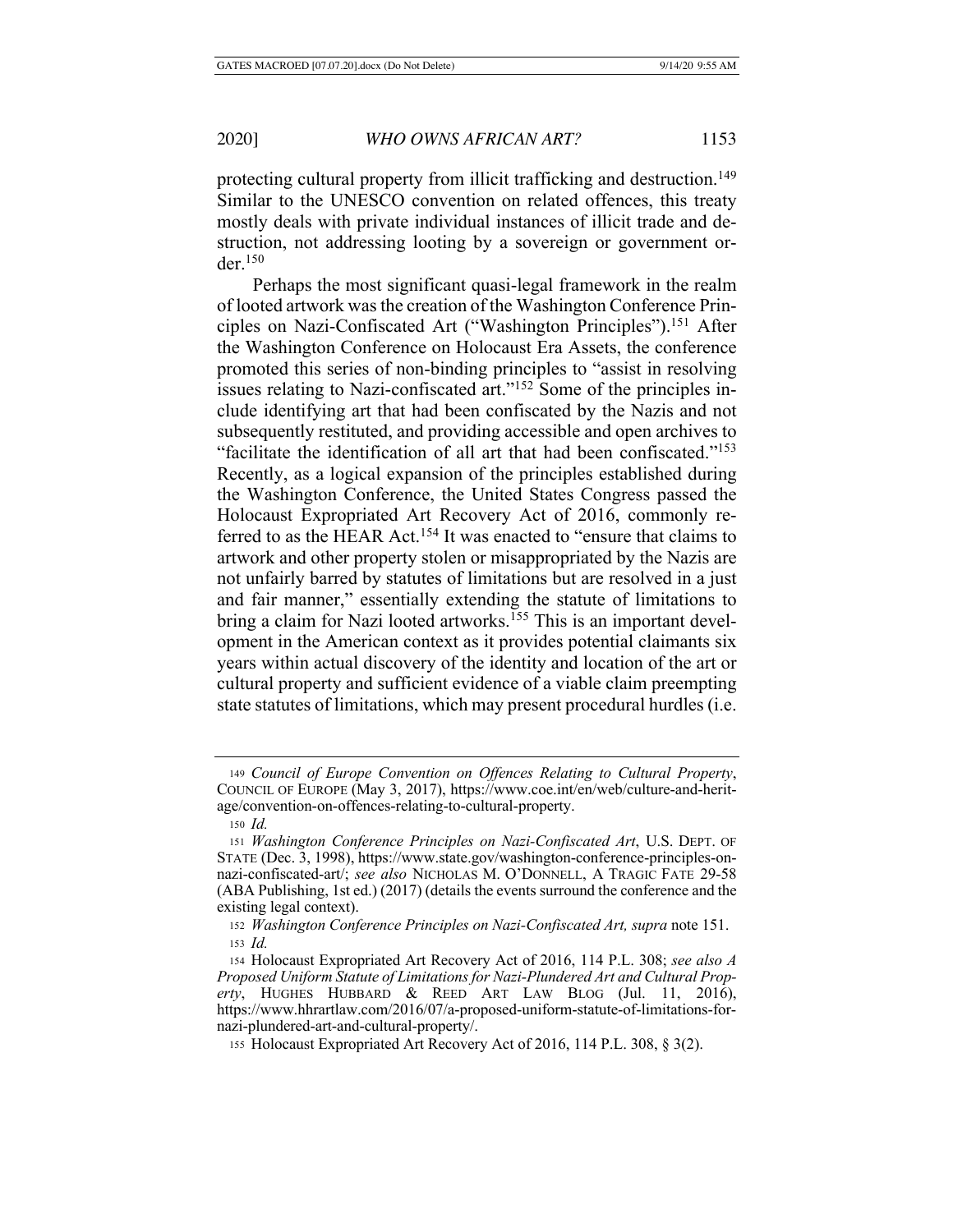laches or burden of proof standards).<sup>156</sup> The removal of procedural hurdles in the looted art context could perhaps open the door for repatriating other types of artwork.

### III. A THEORY OF OWNERSHIP

# *A. Ownership Rights: Who has Property Rights?*

Scholars often differentiate between cultural objects, property and heritage.157 "Cultural object is defined by significance it has for states, individuals, non-state entities, and groups and may embody archaeological, ethnological or historical information about the creative process and about the identity of the group responsible for its production."158 Cultural property and cultural heritage create a strong tie between national identity and the people within that nation. One art and business law scholar argues that "what a community or group recognizes as part of its identity and as representative of its symbolic continuity beyond its contingent existence, helps to identify that group."<sup>159</sup> This argument suggests a kind of link between cultural heritage and acknowledgement of property rights.160 It also relates to the "personhood theory" of property law in which "objects are closely bound up with the personhood because they are part of the way we constitute ourselves as continuing personal entities in the world."161

The debate surrounding use of cultural property versus cultural heritage in defining the legal framework that covers tangible cultural

<sup>156</sup> *Id.*; *see, e.g.*, Reif v. Nagy, 61 Misc. 3d 319 (N.Y.S. 2018) (ordering return of two pieces of allegedly Nazi-looted art to relatives of original Jewish owner). *But see* Bakalar v. Vavra, 819 F. Supp. 2d 293 (S.D.N.Y. 2011) (declaring a purchaser to be the owner of a drawing, and counterclaims of prior owners' heirs were barred by laches); Webster D. McBride, *Surprise Decision in Reif v. Nagy Raises As Many Questions as it Answers*, HUGHES HUBBARD & REED ART LAW BLOG (Apr. 23, 2018), https://www.hhrartlaw.com/2018/04/surprise-decision-in-reif-v-nagy-raisesas-many-questions-as-it-answers/ (for further discussion of the contradictory results in these two cases with similar facts).

<sup>157</sup> Christa Roodt, *Restitution of Art and Cultural Objects and Its Limits*, 46 THE COMP. & INT'L L. J. OF S. AFRICA 286, 287–91 (2013) (discussing complex nature and status of art and cultural objects in legal negotiations or disputes); *see also* Merryman, *supra* note 137; Prott & O'Keefe, *supra* note 39.

<sup>158</sup> Roodt, *supra* note 157, at 287.

<sup>159</sup> *Id.* at 291.

<sup>160</sup> *Id.* at 291.

<sup>161</sup> Margaret J. Radin, *Property and Personhood*, 34 STAN. L. REV. 957, 959 (1982).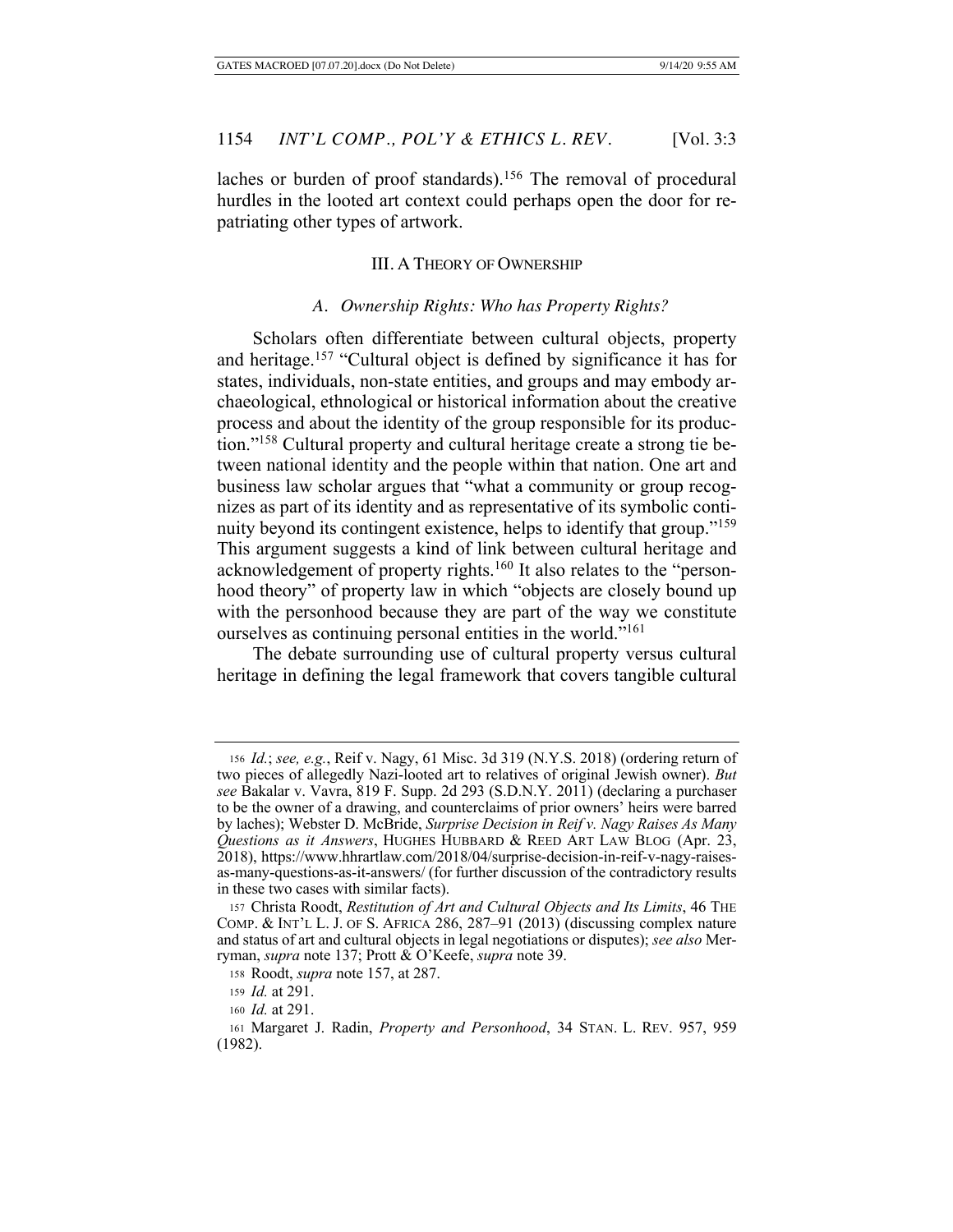manifestations is a complex one.<sup>162</sup> Tensions exist between the westernized system of legal ownership (Civil v. Common Law) and nonwesternized systems of property rights.<sup>163</sup> First, there are important distinctions that are raised between Civil and Common law.164 Civil law regimes typically apply different rules when the cultural property at issue is owned by the State or other public body versus when it is in private hands.<sup>165</sup> For instance, cultural objects held in French stateowned or local museums have the protection of inalienability and indefeasibility, whereas private owners are protected through the bona fide acquirer normal legal rule of property.166 "The fundamental policy behind traditional property law is protection of the rights of the possessor whereas the fundamental policy behind cultural heritage law is protection of the heritage for the enjoyment of present and later generations."167 Cultural heritage represents the identity of a people. In order to continue the legacy of that identity, it must be protected and passed down. Without protection, cultural heritage is at risk of being "lost" or at a minimum, being taken advantage of  $168$  The inherent goal of the law is important to understand as it determines how legislation should be developed in order to protect cultural objects.

Westernized notions of property law focus on commercial connotations including being able to alienate, exploit and exclude others from the thing in question.<sup>169</sup> There is a focus on an individual owner or possessor who acquires rights to the exclusion of others.170 In Western property legal traditions, property connotes ownership and allows that single owner to do what they wish with that property.<sup>171</sup> In fact, the laws of intellectual property developed as a way to "protect the pecuniary [monetary] value inherent in the products of artistic genius."172 Deeming "works of art" as having "aesthetic value" puts a monetary notion on it as something that can be owned and thus subject

<sup>162</sup> *See* Prott & O'Keefe, *supra* note 39, at 315.

<sup>163</sup> *See* Merryman, *supra* note 137, at 852.

<sup>164</sup> *See* Prott & O'Keefe, *supra* note 39, at 315.

<sup>165</sup> *Id.* at 315.

<sup>166</sup> *Id.*

<sup>167</sup> *Id.* at 309.

<sup>168</sup> *Id.* at 315.

<sup>169</sup> *Id.* at 310.

<sup>170</sup> *Id.*

<sup>171</sup> *Id.* 

<sup>172</sup> GERSTENBLITH, *supra* note 37; *see also* Rosemary J. Coombe, *The Properties of Culture and the Politics of Possessing Identity: Native Claims in the Cultural Appropriation Controversy*, 6 CAN. J. L. AND JURIS. 249–85 (1993).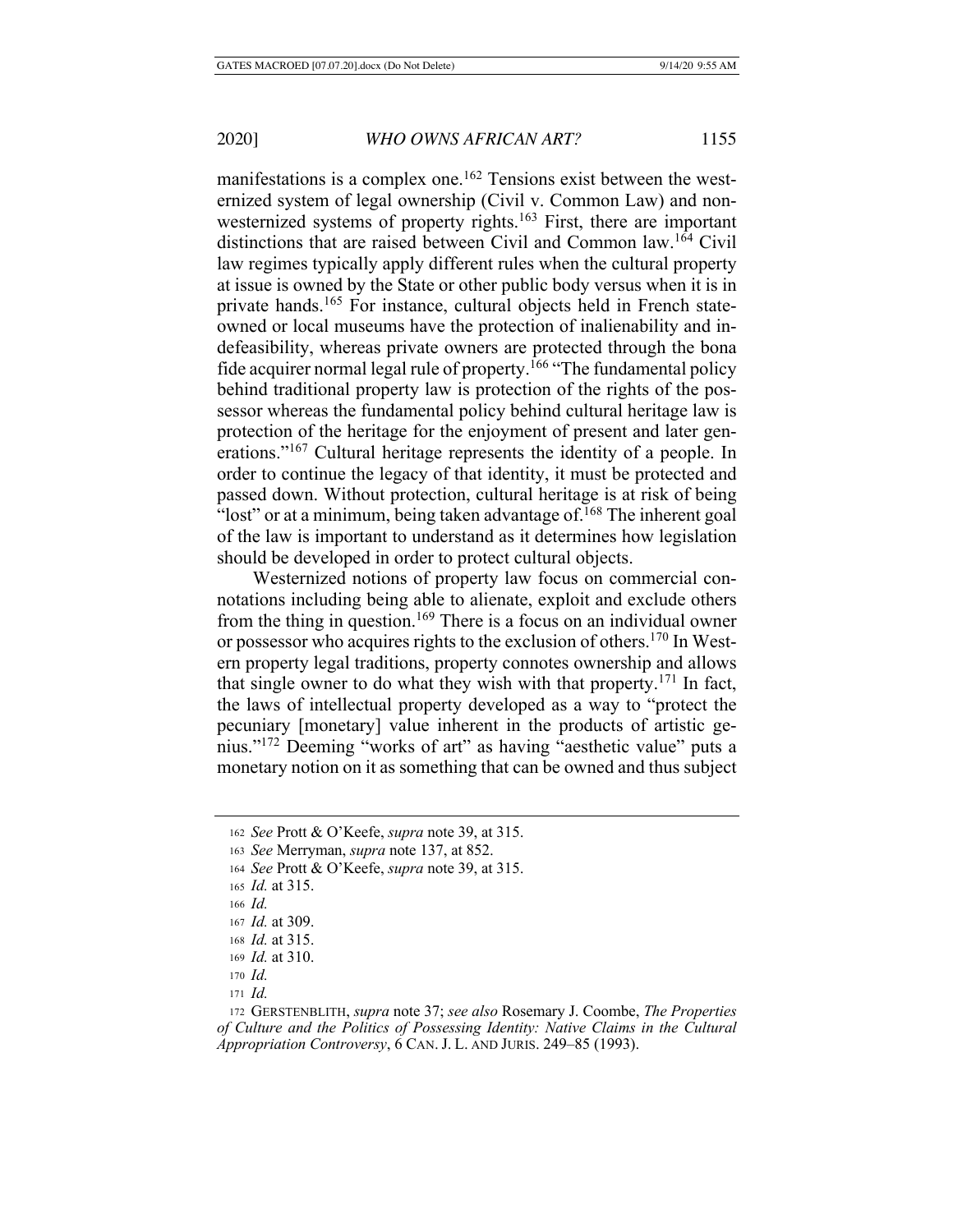to traditional legal framework of property law.173 Traditional property law does not account for this ambiguous area of art as property. There needs to be a "system of law which will take account of the peculiar nature and requirements of [property law applying to aspects of the cultural heritage] arising from the need to protect them."174 A logical gap is created, which makes it "difficult to achieve recognition of nonpecuniary values inherent in cultural objects, even though these [values] are respected by non-Western groups."175

The way these objects are viewed in a Western legal system presents a dichotomy with how they are perceived in non-Western systems. Indigenous societies often do not apply the Eurocentric concept of property as an individualized right to the exclusion of others. In some indigenous communities, indigenous property is "devised along the lines of a stewardship model of property that allows indigenous peoples to participate in dialogue about the representation of indigenous images without acquiring fixed property rights."<sup>176</sup> The stewardship model of property "prioritizes service to the organization or group over self-interest" and is "pluralistic in nature, rather than individualistic." $177$ 

There is also an interesting dynamic that occurs when indigenous cultural property is construed as "art" within the Western conceptualization of the term. The conflict between the different legal systems is "exacerbated when ethnographic and archaeological objects, for example, become viewed as art when they are decontextualized and placed in museums and private collections in the West."178 Art in the West has a strong connection to property rights as it represents a tangible piece of creation.<sup>179</sup> Since most of the cultural heritage from West Africa, that is considered "art" in the Western world, was used for utilitarian purposes in the source communities, these objects did not carry the same connotation as property in the sense of protected artworks. The varying conceptions of what constitutes "art" and whether "art" should be protected as a matter of cultural property makes the determination of who ultimately has ownership rights in West African cultural heritage properties very complex. One scholar

<sup>173</sup> *See* GERSTENBLITH, *supra* note 37.

<sup>174</sup> Prott & O'Keefe, *supra* note 39, at 312.

<sup>175</sup> GERSTENBLITH, *supra* note 37, at 16.

<sup>176</sup> Carpenter, *supra* note 42, at 1111.

<sup>177</sup> *Id.* at 1072.

<sup>178</sup> GERSTENBLITH, *supra* note 37, at 16.

<sup>179</sup> *Id.*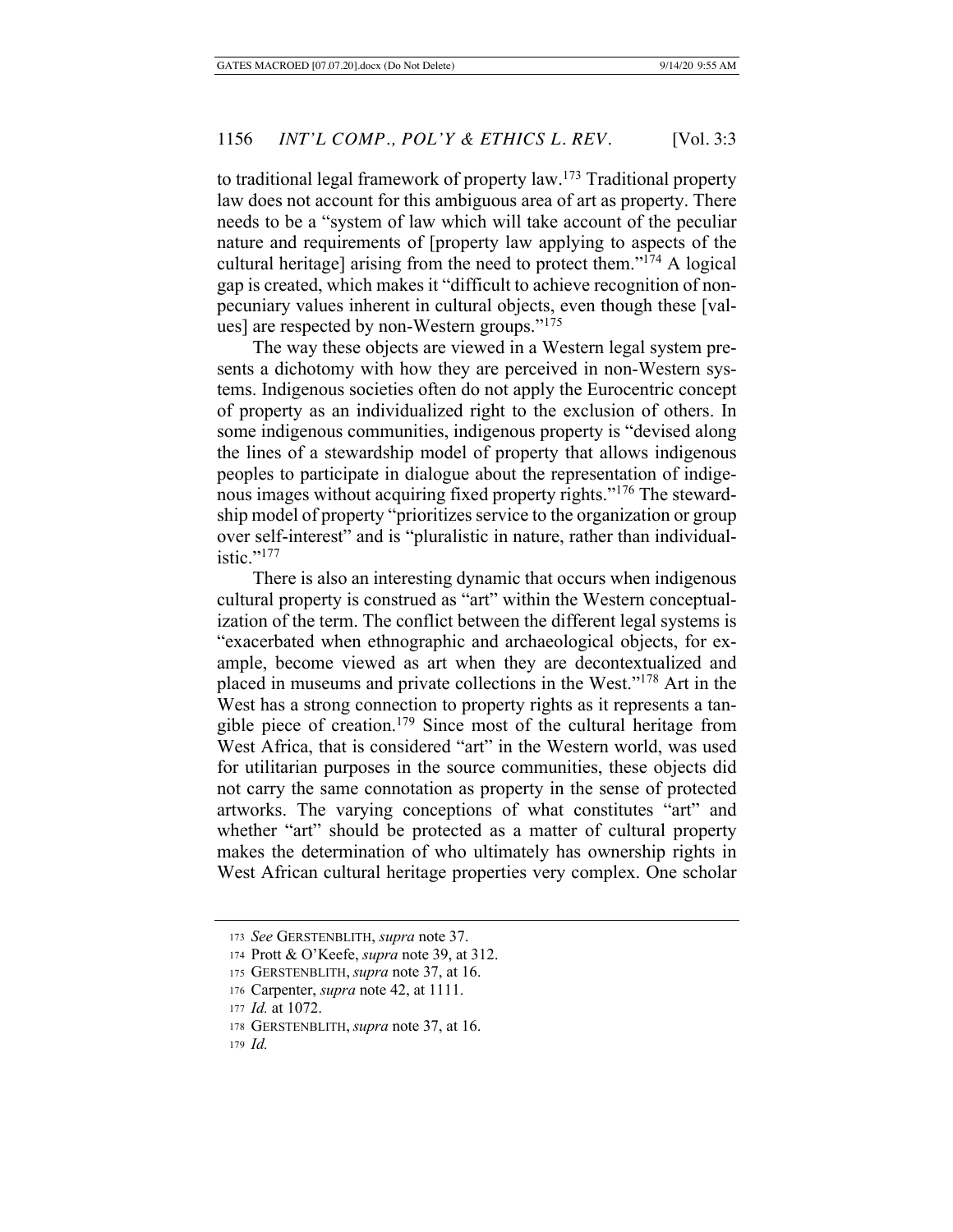has estimated that approximately 90% of Africa's cultural heritage exists outside the continent.<sup>180</sup> Thus, African countries only have a minority share of their material cultural legacy. Some scholars are critical of this estimation, voicing a concern that the calculation of this estimate stems from a Eurocentric perspective.<sup>181</sup> This argument is premised on the idea that African communities do not see cultural heritage as cultural property or "art." However, this argument fails to address that leaders from various West African countries, especially Benin and Nigeria, have made demands for the return of their cultural heritage properties.182 This seems to suggest that there is an innately human interest at stake rather than a neocolonial political tactic.

These subsidiary debates emphasize that there are several competing interests at stake. On the one hand, there are the source communities who created the cultural heritage, often in pre-colonial times and for the purpose of cultural rites. Then, there is the nation-state, typically the government representing the national interest in these cultural properties. Finally, there are the European current possessors who may have obtained the property through military expeditions or "legally" through the legal systems that were implemented by the colonial powers at the time. At the point that the European possessor acquired the cultural heritage property, there may have been colonial laws in place which made possession of it legal. The contemporary issue of "looting" becomes one of detailed provenance research. Given that accessible record systems for heritage management are either grossly inadequate or non-existent in most countries of Africa, it makes it difficult to locate records on cultural heritage.<sup>183</sup>

When source communities created the cultural heritage, the identity of the artist was typically not identified and was often considered communal property. This makes it difficult to trace back to one person

<sup>182</sup> *See* Buffenstein, *supra* note 8.

<sup>180</sup> Ruth Maclean, *France Urged to Change Heritage Law and Return Looted Art to Africa*, THE GUARDIAN (Nov. 21, 2018, 1:34 EST), https://www.theguardian.com/world/2018/nov/21/france-urged-to-return-looted-african-art-treasuresmacron; *see also* Alain Godonou, *UNESCO forum on Memory and Universality*, in WITNESS TO HISTORY: A COMPENDIUM OF DOCUMENTS AND WRITINGS ON THE RETURN OF CULTURAL OBJECTS 61 (Lyndel V. Prott, Paris: UNESCO, 2009).

<sup>181</sup> Z.S. Strother, *Eurocentrism Still Sets the Terms of Restitution of African Art*, THE ART NEWSPAPER (Jan. 8, 2019 10:12 GMT), https://www.theartnewspaper.com/comment/eurocentrism-still-defines-african-art.

<sup>183</sup> Joseph Eboreime, *Challenges of heritage management in Africa*, *in* CULTURAL HERITAGE AND THE LAW: PROTECTING IMMOVABLE HERITAGE IN ENGLISH-SPEAKING COUNTRIES OF SUB-SAHARAN AFRICA 2 (Ndoro, et al. eds., ICCROM 2008).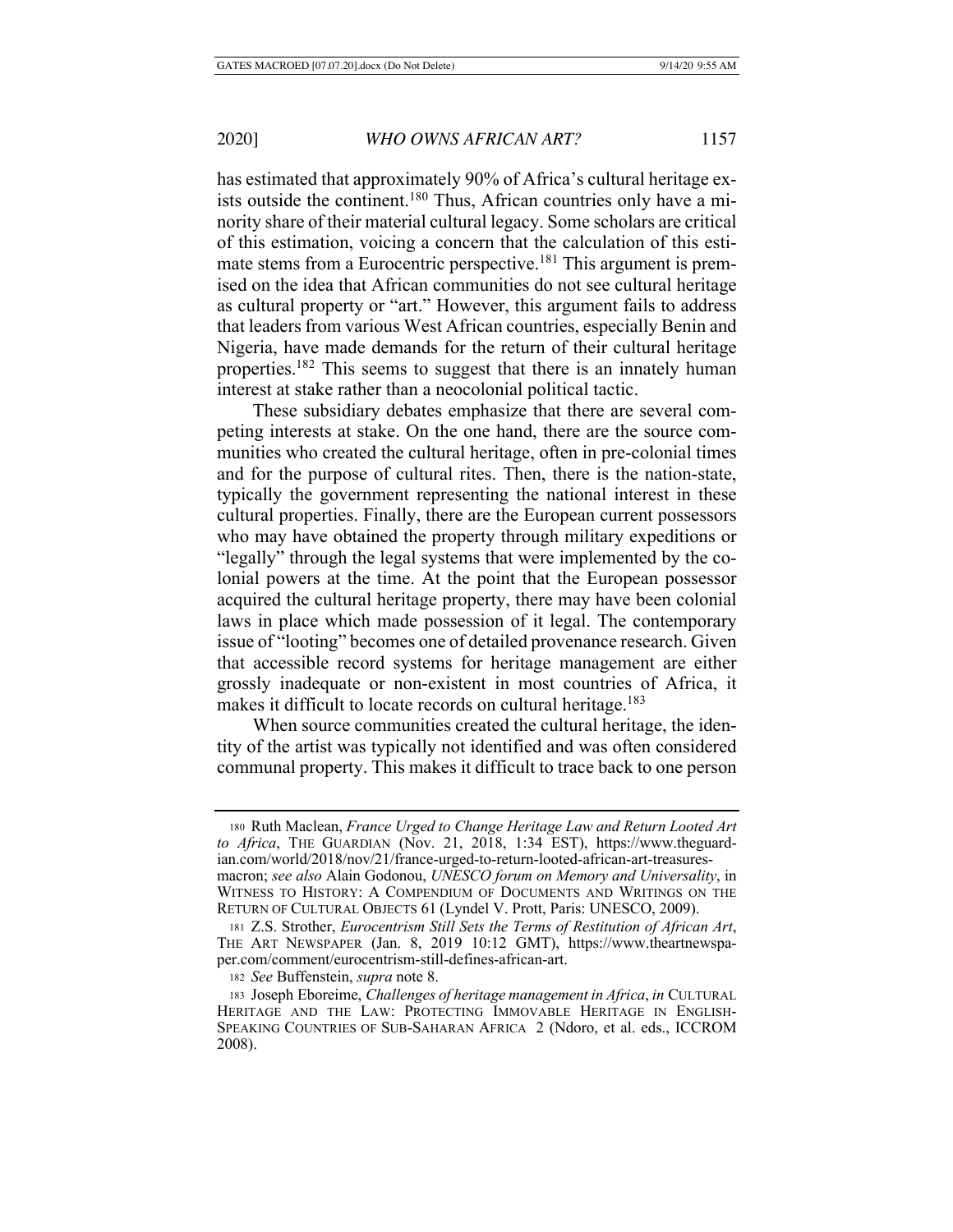and attribute ownership to them using the Western model of property rights. In the West, however, there are arrangements of joint ownership of property.<sup>184</sup> These arrangements include concurrent estates or joint tenancies.<sup>185</sup> Taking into consideration the source community's conception of ownership is important in determining which mechanisms to implement in repatriating West African cultural heritage. Specifically, with West African cultural property, the objects were often used in cultural ceremonies or rites of passage in particular ethnic communities. A tribal origin can be attributed to the work, though given the diversity and expanse of many ethnic groups across several modern-day nation states, there is a question as to who gains rights to that property. In the Kingdom of Dahomey, the *oba* maintained all the cultural objects within the palace. This ancient mechanism of maintaining and displaying cultural objects produced by the artisans in the community served as the original museums. The issue is that the Kingdom of Dahomey stretched across modern-day Benin and Nigeria.<sup>186</sup> Who claims rights in property that may technically belong to both Benin and Nigeria? Whose laws control?

Additionally, given the vast diversity of ethnic groups on the continent, there are cultural properties that belong to a group whose geographic existence is not limited to one country. For instance, the Senufo people exist in several countries in West Africa. Cote d'Ivoire, Mali, Burkina Faso, among others, could possibly claim ownership over cultural heritage that belongs to the Senufo community. These communities are vast and do not necessarily contain a chief or head of the entire community. It would be difficult to return objects to a community that is disconnected across several countries and would not be able to claim ownership as individuals. Therefore, the heads of African governments are positioned to have a strong claim for restituting cultural heritage objects to the state. there is, however, a complex web of issues related to the restitution of objects to African state officials given the history of corruption by politicians, possibility of a profitmotive to in turn sell these objects once received, and a general sense that the objects are not going back to their "true" owner.

<sup>184</sup> DUKEMINIER, ET AL., PROPERTY 387 (Wolters Kluwer, ed., 9th ed. 2018).

<sup>185</sup> *Id.*

<sup>186</sup> *See The Kingdom of Benin*, BBC BITESIZE, https://www.bbc.co.uk/bitesize/topics/zpvckqt/articles/z3n7mp3 (last visited Mar. 28, 2020).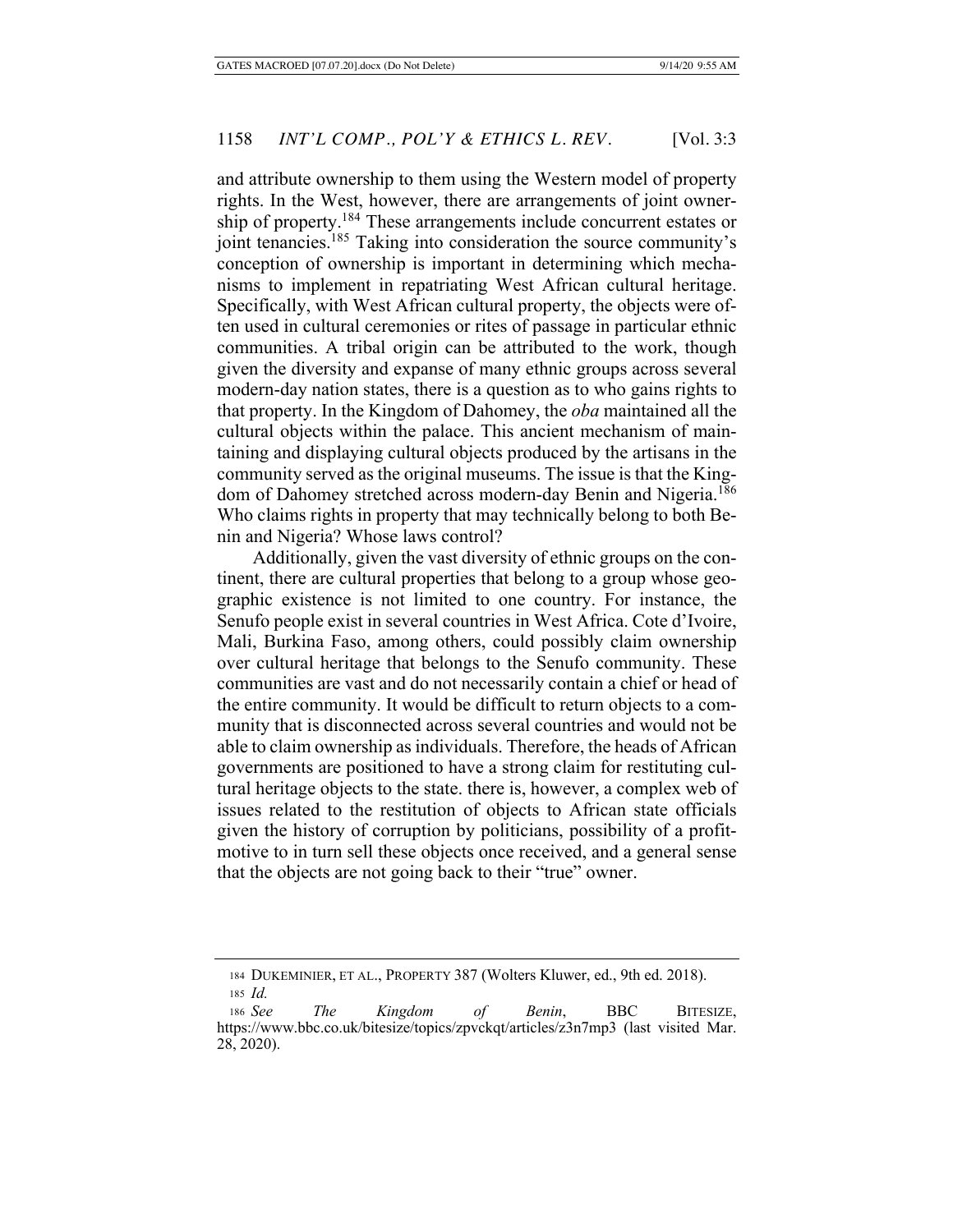# *B. Perspectives on Tension Between the Movement of Art and Cultural Objects and Their Original Contexts*

There are various perspectives surrounding the ownership cultural heritage. Some take a cosmopolitan point of attribution arguing that art is the common heritage of mankind and thus does not "belong" to one single community, but instead it belongs to the world community. In other words, a cultural object may "acquire a universal value and is considered to be a part of the progressive development of human civilization."187 The idea of cultural internationalism "urges that objects of that kind be made available abroad by sale, exchange or loan [so that] the achievements of earlier cultures of the source nation could be exhibited to a wider audience."<sup>188</sup> This viewpoint is made more multi-dimensional by the notion of "cosmopolitanism" which focuses on the fact that "cultures are made of continuities and changes…[that] societies without change aren't authentic."<sup>189</sup> Conversely, other perspectives, such as the one posited in the Savoy- report, emphasize cultural heritage as property that belongs to a specific community or country, which communicates their culture, worldview and is essentially of the community.190 This idea of cultural nationalism is a direct contradiction of cultural internationalism, whereby cultural objects are retained by the source nations.<sup>191</sup> This perspective contemplates the "plural anthropological sense, in which different cultures lay claim to different properties."192

# IV. A LEGAL PROPOSAL FOR RESTITUTION

# *A. Proposed Frameworks*

Based on a review of the above historical legal systems, a proposed legal framework must deal with the issue of ownership. To restitute cultural property is not only to symbolically "give it back," but to create an understanding that the source community has ownership over that returned property.<sup>193</sup> As stated earlier, French inalienability

<sup>187</sup> Coombe, *supra* note 172, at 258–59.

<sup>188</sup> Merryman, *supra* note 137, at 847.

<sup>189</sup> KWAME ANTHONY APPIAH, *A case for contamination, in* COSMOPOLITANISM (Allen Lane 2006).

<sup>190</sup> *Savoy-Sarr report*, *supra* note 4.

<sup>191</sup> Merryman, *supra* note 137, at 847.

<sup>192</sup> Coombe, *supra* note 172, at 259–60.

<sup>193</sup> *Should Looted African Art be Returned?*, THE ART NEWSPAPER WEEKLY (Dec.

<sup>14, 2018) (</sup>downloaded using Apple Podcasts) (featuring discussion of the Savoy-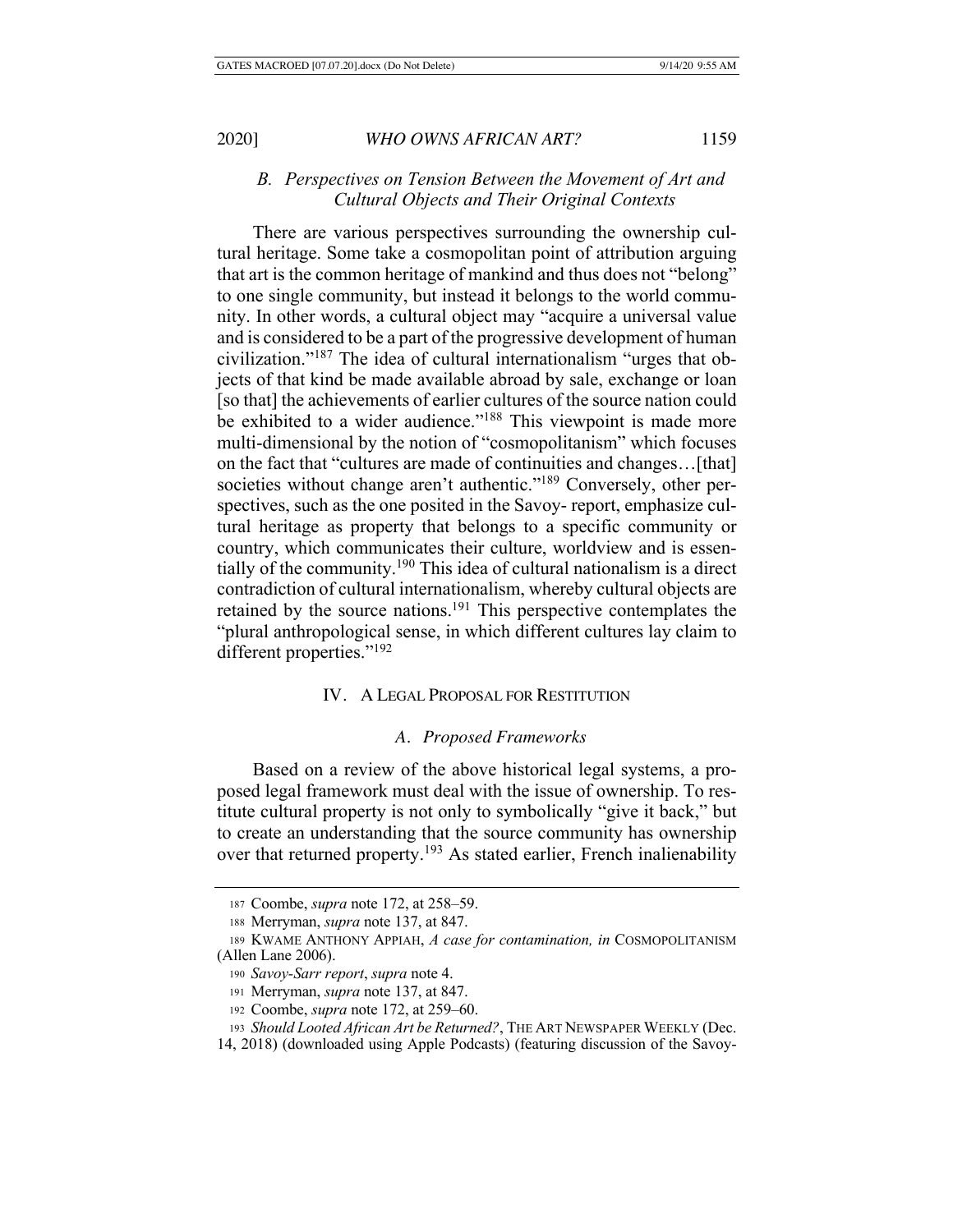laws create a significant impediment to returning African cultural heritage.194 Exceptions have been made for human remains and Nazilooted art to jump through the hurdles of inalienability.<sup>195</sup> These exceptions should be extended to protect African cultural heritage that was looted as a result of colonialism. Similarly, to works that were captured as a result of Nazi occupation, African cultural heritage belonging to public collections in Europe should be included in the exception that the works were taken as a result of conflict or spoils of war. This process necessitates due diligence in provenance research of African cultural heritage. Those works that were obtained in the "colonial context" could be considered as prima facie spoils of armed conflict, military operations, civilizing missions or scientific expeditions. African cultural heritage can be restituted on the basis of this fact alone.

Perhaps, European countries, which have inalienability laws, especially France and Britain, can take a page from the American book with regards to Native American cultural heritage.<sup>196</sup> In the U.S., there are tribal museums which "evolved as a reaction to alien institutions imperialistically collecting and interpreting Native American culture and as a focal point of resurgence of tribal communities."197 These tribal museums are funded and operated by the sovereign Native American nations.<sup>198</sup> This could be a viable option in the context of West African/European relations.

Some argue that depriving African countries of their cultural property creates economic and identity crises.<sup>199</sup> Thus, foreign cultural investment can be offered as a mechanism to restitute African cultural heritage without a full transfer of ownership by placing the profit motive with a social impact objective. An example of such potential foreign cultural investment could be a major European museum building a branch in an African country and relocating African cultural heritage objects to that branch.200 There is even discussion about creating a

Sarr report with campaigner Vicky Ngari-Wilson, Nicholas Thomas, Director of the Museum of Archaeology and Anthropology, Cambridge, and Ugochukwu-Smooth Nzewi, Curator of African art at the Cleveland Museum of Art).

<sup>194</sup> CODE DU PATRIMOINE, *supra* note 58.

<sup>195</sup> *Savoy-Sarr Report*, *supra* note 4, at 74.

<sup>196</sup> Duane H. King, *Exhibiting Culture: American Indians and Museums*, 45 TULSA L. REV. 25, 30 (2009).

<sup>197</sup> *Id.*

<sup>198</sup> *Id.* at 29.

<sup>199</sup> Ratha & Kabanda, *supra* note 12.

<sup>200</sup> *Id.*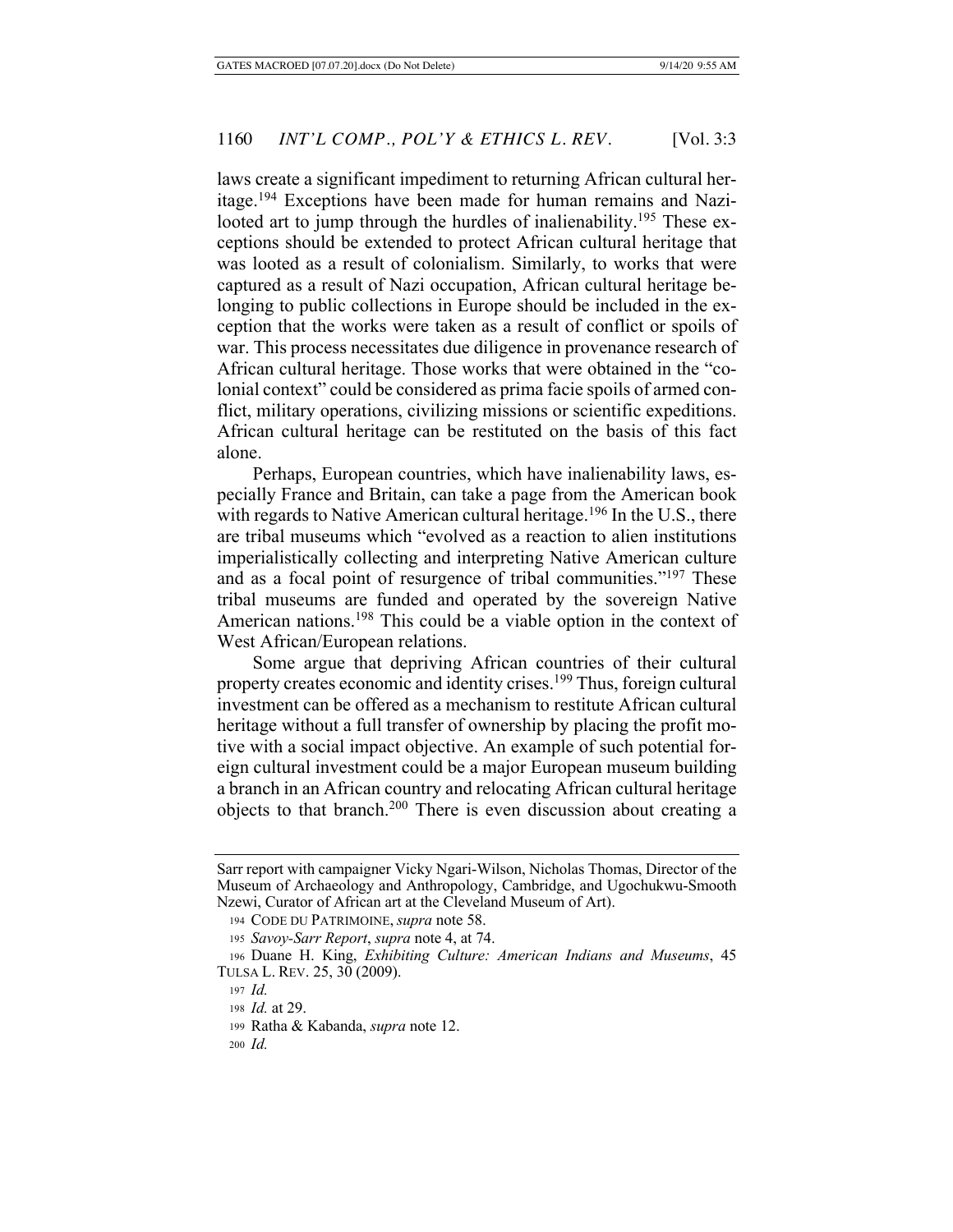digital archive for African youths to be able to more readily access cultural heritage objects held abroad. 201 This is a feasible option that has been practiced through a system of long-term loans. The drawback is that it does not address the idea of full ownership. Even though an object may be transferred back to its source community on a permanent long-term loan, that object would still be under the ownership of the European institution it came from. Significantly, this means that African cultural heritage would still be owned by a foreign entity and undermines the symbolism of restitution. A way to counteract this would be to create councils or commissions represented by various ethnic groups whose cultural heritage is contained in European museums to serve as guardians of the loans. These representatives could determine the standards by which restitution would be handled. In other words, the representatives could act as trustees of the cultural heritage and provide for its management including promulgating standards of care, maintaining the terms of the loan, etc. The councils or commissions could also encapsulate the national government interests in asserting ownership over the cultural heritage. This also begs the question of what the geographic scope of the councils should include. The existence of unilateral agreements such as the Lomé Convention should be a model for proposing collaboration amongst the governments in terms of restitution. These councils or commissions will allow the source communities to have a voice in the decisions made about cultural heritage that was produced by them. From a sociolegal perspective, they should set the terms for how returned objects shall be treated.

Arguably, the most sweeping measure would be the passage of a new resolution by the United Nations, UNESCO or other international intergovernmental body for the restitution of looted cultural heritage around the world. The resolution could be modeled after the 1954 Hague Convention, the 1970 Convention and a combination of national cultural heritage management laws to create a model framework for restituting art that falls into the category of looted art. Like the Washington Principles established in the United States and the exceptions made in French inalienability laws, the legal exceptions should be extended to the context African cultural heritage. The international resolution should also provide for retroactive applicability and define "looting" within the context of colonial escapades. An

<sup>201</sup> *See* Clémentine Deliss, *Why Africa's Future Museums Should Forget Western Models*, THE ART NEWSPAPER (Jan. 13, 2020, 12:03 GMT), https://www.theartnewspaper.com/comment/africa-museum-comment-future-western-models.